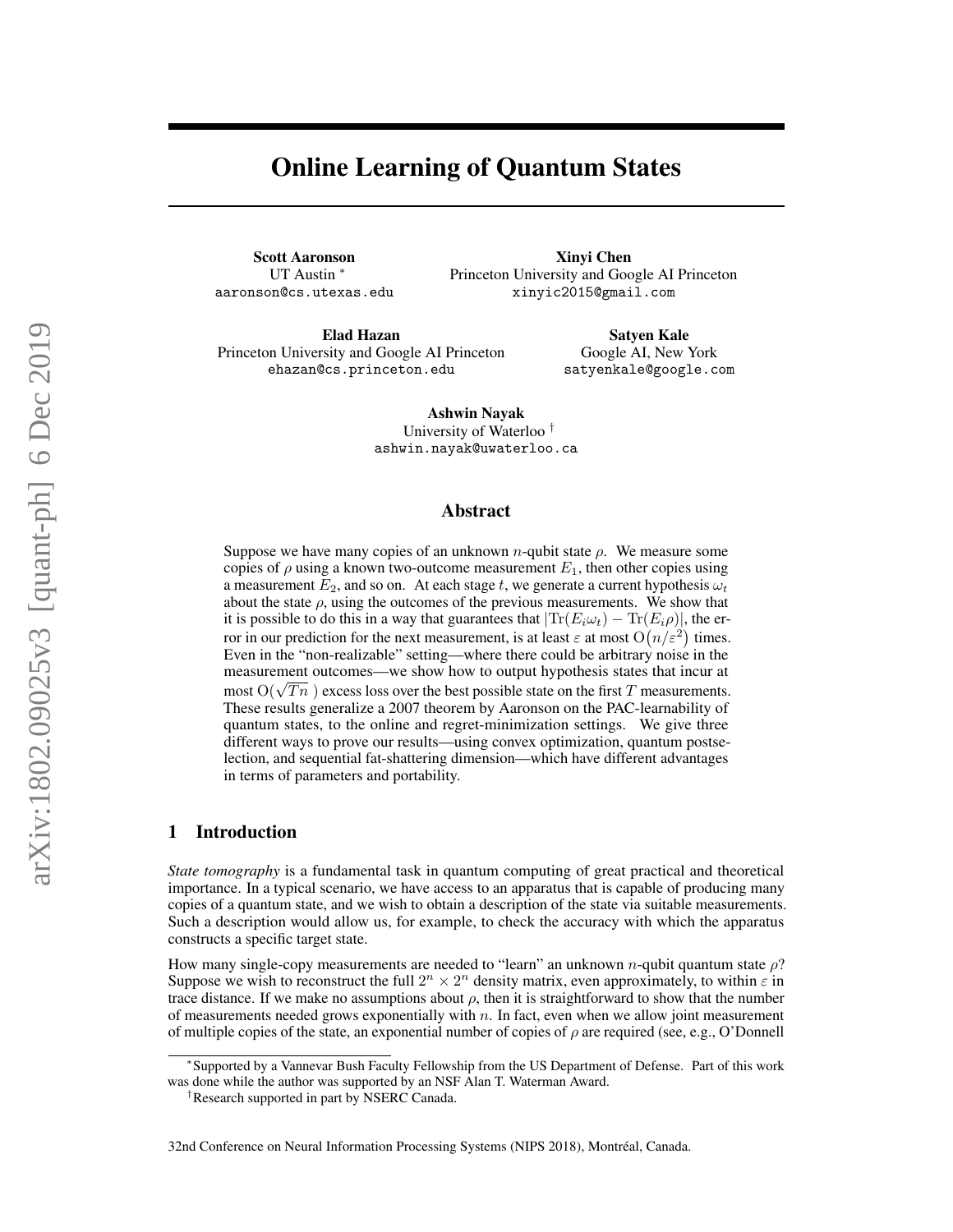and Wright [2016], Haah et al. [2017]). (A "joint measurement" of two or more states on disjoint sequences of qubits is a *single* measurement of all the qubits together.)

Suppose, on the other hand, that there is some probability distribution  $D$  over possible yes/no measurements, where we identify the measurements with  $2^n \times 2^n$  Hermitian matrices E with eigenvalues in [0, 1]. Further suppose we are only concerned about learning the state  $\rho$  well enough to predict the outcomes of *most* measurements E drawn from D—where "predict" means approximately calculating the probability,  $Tr(E\rho)$ , of a "yes" result. Then for how many (known) sample measurements  $E_i$ , drawn independently from  $D$ , do we need to know the approximate value of  $\text{Tr}(E_i \rho)$ , before we have enough data to achieve this?

Aaronson [2007] proved that the number of sample measurements needed, m, grows only *linearly* with the number of qubits  $n$ . What makes this surprising is that it represents an exponential reduction compared to full quantum state tomography. Furthermore, the prediction strategy is extremely simple. Informally, we merely need to find any "hypothesis state"  $\omega$  that satisfies  $Tr(E_i\omega) \approx Tr(E_i\rho)$  for all the sample measurements  $E_1, \ldots, E_m$ . Then with high probability over the choice of sample measurements, that hypothesis  $\omega$  necessarily "generalizes", in the sense that  $\text{Tr}(E\omega) \approx \text{Tr}(E\rho)$  for most additional  $E$ 's drawn from  $D$ . The learning theorem led to followup work including a full characterization of quantum advice (Aaronson and Drucker [2014]); efficient learning for stabilizer states (Rocchetto [2017]); the "shadow tomography" protocol (Aaronson [2018]); and recently, the first experimental demonstration of quantum state PAC-learning (Rocchetto et al. [2017]).

A major drawback of the learning theorem due to Aaronson is the assumption that the sample measurements are drawn *independently* from D—and moreover, that the same distribution D governs both the training samples, and the measurements on which the learner's performance is later tested. It has long been understood, in computational learning theory, that these assumptions are often unrealistic: they fail to account for adversarial environments, or environments that change over time. This is precisely the state of affairs in current experimental implementations of quantum information processing. Not all measurements of quantum states may be available or feasible in a specific implementation, *which* measurements are feasible is dictated by Nature, and as we develop more control over the experimental set-up, more sophisticated measurements become available. The task of learning a state prepared in the laboratory thus takes the form of a game, with the theorist on one side, and the experimentalist and Nature on the other: the theorist is repeatedly challenged to predict the behaviour of the state with respect to the next measurement that Nature allows the experimentalist to realize, with the opportunity to refine the hypothesis as more measurement data become available.

It is thus desirable to design learning algorithms that work in the more stringent *online learning* model. Here the learner is presented a sequence of input points, say  $x_1, x_2, \ldots$ , one at a time. Crucially, there is no assumption whatsoever about the  $x_t$ 's: the sequence could be chosen adversarially, and even adaptively, which means that the choice of  $x_t$  might depend on the learner's behavior on  $x_1, \ldots, x_{t-1}$ . The learner is trying to learn some unknown function  $f(x)$ , about which it initially knows only that f belongs to some hypothesis class  $H$ —or perhaps not even that; we also consider the scenario where the learner simply tries to compete with the best predictor in  $H$ , which might or might not be a good predictor. The learning proceeds as follows: for each t, the learner first guesses a value  $y_t$  for  $f(x_t)$ , and is then told the true value  $f(x_t)$ , or perhaps only an approximation of this value. Our goal is to design a learning algorithm with the following guarantee: *regardless of the sequence of*  $x_t$ 's, the *learner's guess,*  $y_t$ , will be far from the true value  $f(x_t)$  at most k times (where k, of course, is as small as possible). The  $x_t$ 's on which the learner errs could be spaced arbitrarily; all we require is that they be bounded in number.

This leads to the following question: can the learning theorem established by Aaronson [2007] be generalized to the online learning setting? In other words: is it true that, given a sequence  $E_1, E_2, \ldots$ of yes/no measurements, where each  $E_t$  is followed shortly afterward by an approximation of  $Tr(E_t\rho)$ , there is a way to anticipate the  $Tr(E_t\rho)$  values by guesses  $y_t \in [0, 1]$ , in such a way that  $|y_t - \text{Tr}(E_t \rho)| > \varepsilon$  at most, say,  $\text{O}(n)$  times (where  $\varepsilon > 0$  is some constant, and n again is the number of qubits)? The purpose of this paper is to provide an affirmative answer.

Throughout the paper, we consider only two-outcome measurements of an n qubit mixed state  $\rho$ , and we specify such a measurement by a  $2^n \times 2^n$  Hermitian matrix E with eigenvalues in [0, 1]. We say that E "accepts"  $\rho$  with probability Tr(E $\rho$ ) and "rejects"  $\rho$  with probability  $1 - \text{Tr}(E\rho)$ . We prove that: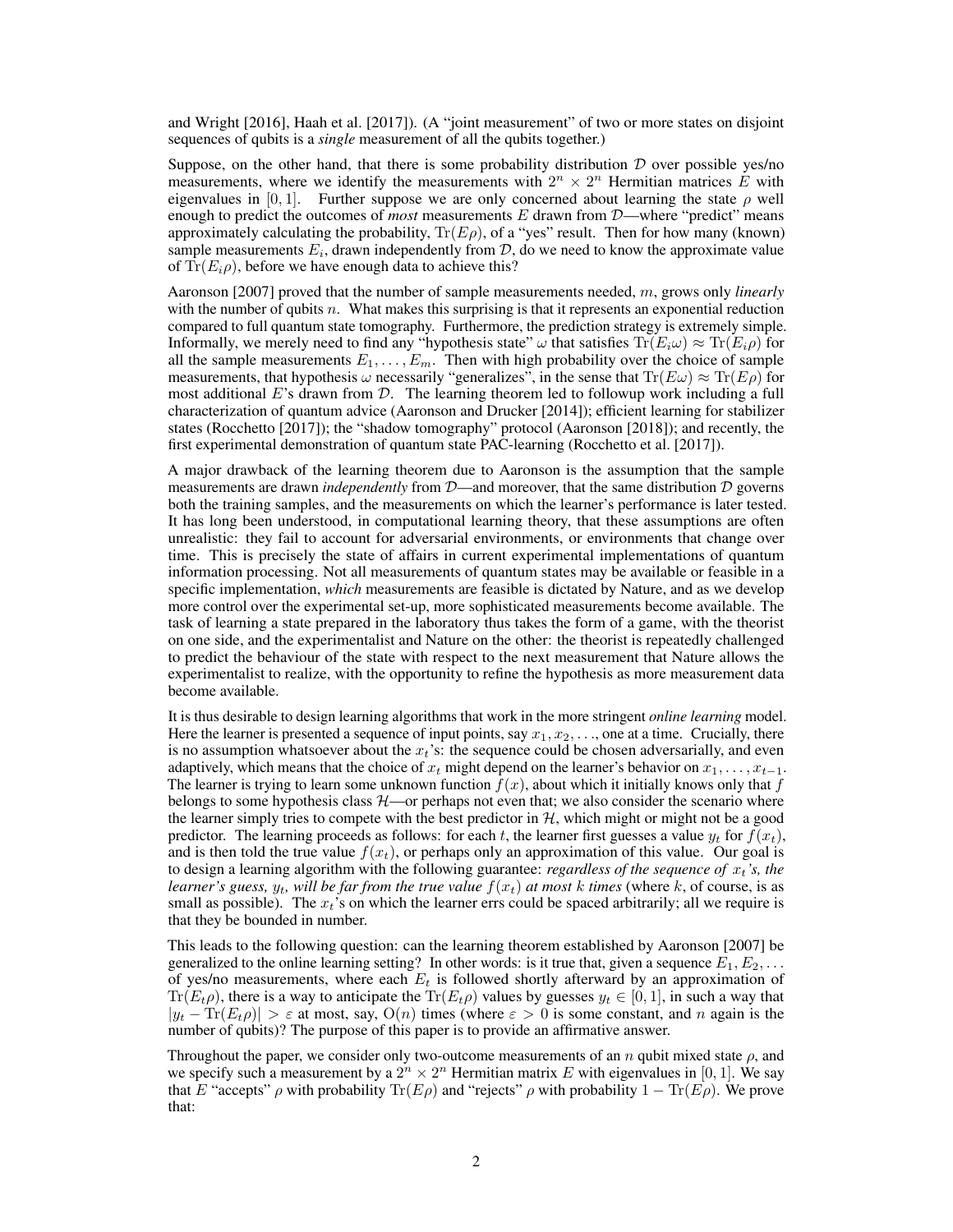**Theorem 1.** Let  $\rho$  be an *n*-qubit mixed state, and let  $E_1, E_2, \ldots$  be a sequence of 2-outcome *measurements that are revealed to the learner one by one, each followed by a value*  $b_t \in [0,1]$ *such that*  $|\text{Tr}(E_t\rho) - b_t| \leq \varepsilon/3$ . Then there is an explicit strategy for outputting hypothesis states  $\omega_1, \omega_2, \ldots$  such that  $|\text{Tr}(E_t\omega_t) - \text{Tr}(E_t\rho)| > \varepsilon$  for at most  $\text{O}\left(\frac{n}{\varepsilon^2}\right)$  values of t.

We also prove a theorem for the so-called *regret minimization model* (i.e., the "non-realizable case"), where we make no assumption about the input data arising from an actual quantum state, and our goal is simply to do not much worse than the best hypothesis state that could be found with perfect foresight. In this model, the measurements  $E_1, E_2, \ldots$  are presented to a learner one-by-one. In iteration t, after seeing  $E_t$ , the learner is challenged to output a hypothesis state  $\omega_t$ , and then suffers a "loss" equal to  $\ell_t(\text{Tr}(E_t \omega_t))$  where  $\ell_t$  is a real function that is revealed to the learner. Important examples of loss functions are  $L_1$  loss, when  $\ell_t(z) := |z - b_t|$ , and  $L_2$  loss, when  $\ell_t(z) := (z - b_t)^2$ , where  $b_t \in [0, 1]$ . The number  $b_t$  may be an approximation of  $\text{Tr}(E_t \rho)$  for some fixed but unknown quantum state  $\rho$ , but is allowed to be arbitrary in general. In particular, the pairs  $(E_t, b_t)$  may not be consistent with any quantum state. Define the *regret*  $R_T$ , after  $T$  iterations, to be the amount by which the actual loss of the learner exceeds the loss of the best single hypothesis:

$$
R_T := \sum_{t=1}^T \ell_t(\text{Tr}(E_t \omega_t)) - \min_{\varphi} \sum_{t=1}^T \ell_t(\text{Tr}(E_t \varphi)) .
$$

The learner's objective is to minimize regret. We show that:

**Theorem 2.** Let  $E_1, E_2, \ldots$  be a sequence of two-outcome measurements on an n-qubit state *presented to the learner, and*  $\ell_1, \ell_2, \ldots$  *be the corresponding loss functions revealed in successive iterations in the regret minimization model. Suppose*  $\ell_t$  *is convex and L-Lipschitz; in particular,* for every  $x \in \mathbb{R}$ , there is a sub-derivative  $\ell'_t(x)$  such that  $|\ell'_t(x)| \leq L$ . Then there is an explicit learning strategy that guarantees regret  $R_T = \mathrm{O}(L\sqrt{Tn}$  ) for all T. This is so even assuming the *measurement*  $E_t$  *and loss function*  $\ell_t$  *are chosen adaptively, in response to the learner's previous behavior.*

Specifically, the algorithm applies to  $L_1$  loss and  $L_2$  loss, and achieves regret  $\mathrm{O}(\sqrt{Tn}\,)$  for both.

The online strategies we present enjoy several advantages over full state tomography, and even over "state certification", in which we wish to test whether a given quantum state is close to a desired state or far from it. Optimal algorithms for state tomography (O'Donnell and Wright [2016], Haah et al. [2017]) or certification (Bădescu et al. [2017]) require joint measurements of an exponential number of copies of the quantum state, and assume the ability to perform noiseless, universal quantum computation. On the other hand, the algorithms implicit in Theorems 1 and 2 involve only single-copy measurements, allow for noisy measurements, and capture ground reality more closely. They produce a hypothesis state that mimics the unknown state with respect to measurements that *can be* performed in a given experimental set-up, and the accuracy of prediction improves as the set of available measurements grows. For example, in the realizable case, i.e., when the data arise from an actual quantum state, the average  $L_1$  loss per iteration is  $\mathcal{O}(\sqrt{n/T})$ . This tends to zero, as the number of measurements becomes large. Note that  $L_1$  loss may be as large as  $1/2$  per iteration in the worst measurements becomes large. Note that  $L_1$  loss may be as large as  $1/2$  per iteration in the worst case, but this occurs at most  $O(\sqrt{nT})$  times. Finally, the algorithms have run time exponential in the number of qubits in each iteration, but are entirely *classical*. Exponential run time is unavoidable, as the measurements are presented explicitly as  $2^n \times 2^n$  matrices, where *n* is the number of qubits. If we were required to output the hypothesis states, the length of the output—also exponential in the number of qubits—would again entail exponential run time.

It is natural to wonder whether Theorems 1 and 2 leave any room for improvement. Theorem 1 is asymptotically optimal in its mistake bound of  $O(n/\varepsilon^2)$ ; this follows from the property that *n*-qubit quantum states, considered as a hypothesis class, have  $\varepsilon$ -fat-shattering dimension  $\Theta(n/\varepsilon^2)$  (see, for example, Aaronson [2007]). On the other hand, there is room to improve Theorem 2. The bounds example, Aaronson [2007]). On the other hand, there is room to improve Theorem 2. The bounds of which we are aware are  $\Omega(\sqrt{Tn})$  for the  $L_1$  loss (see, e.g., [Arora et al., 2012, Theorem 4.1]) in the non-realizable case and  $\Omega(n)$  for the  $L_2$  loss in the realizable case, when the feedback consists The non-realizable case and  $\Omega(n)$  for the  $L_2$  loss in the realizable case, when the reedback consists of the measurement outcomes. (The latter bound, as well as an  $\Omega(\sqrt{Tn})$  bound for  $L_1$  loss in the same setting, come from considering quantum mixed states that consist of  $n$  independent classical coins, each of which could land heads with probability either  $1/2$  or  $1/2 + \varepsilon$ . The paramater  $\varepsilon$  is set to  $\sqrt{n/T}$ .)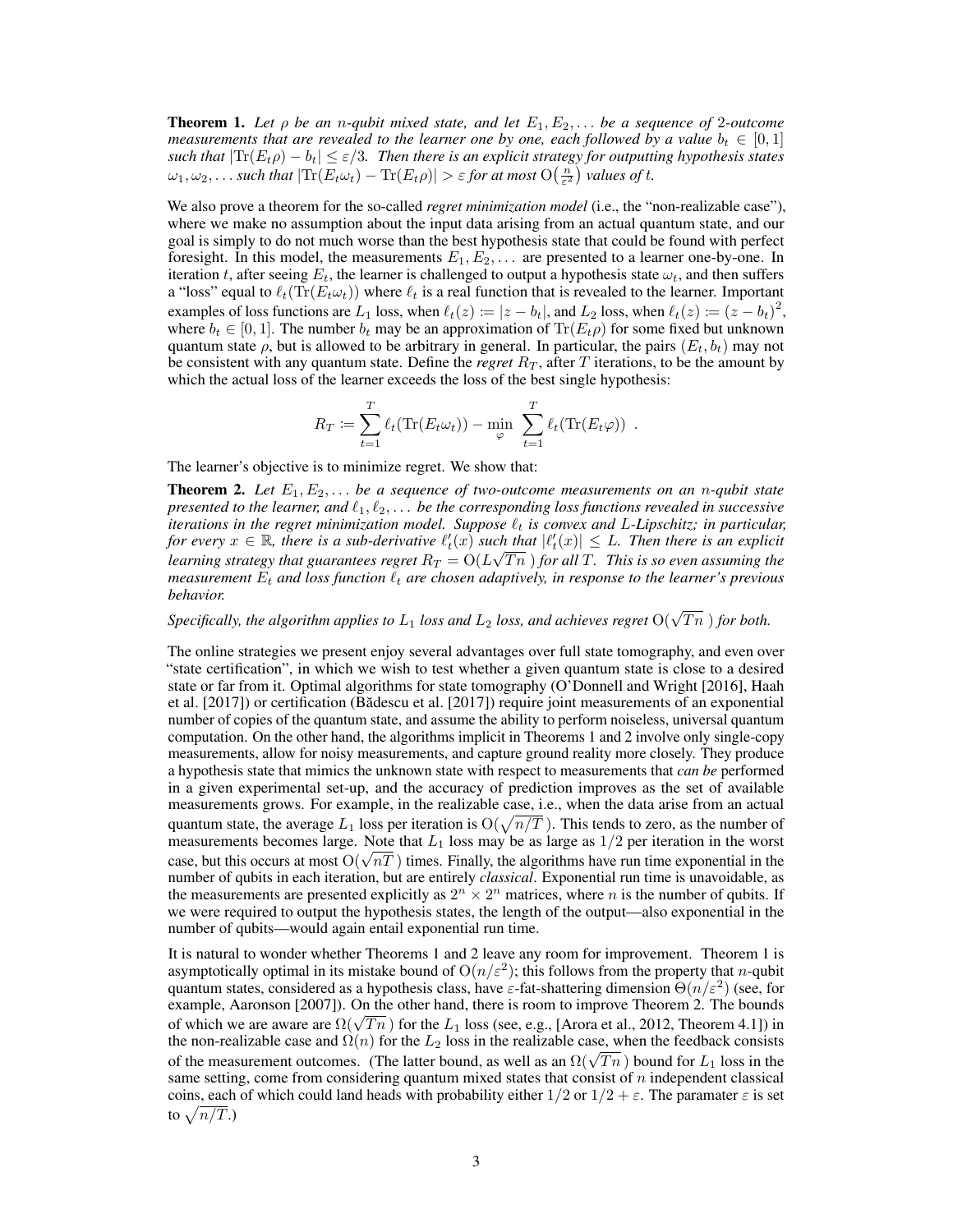We mention an application of Theorem 1, that appears in simultaneous work. Aaronson [2018] has given an algorithm for the so-called *shadow tomography* problem. Here we have an unknown D-dimensional pure state  $\rho$ , as well as known two-outcome measurements  $E_1, \ldots, E_m$ . Our goal is to approximate  $Tr(E_i \rho)$ , for *every* i, to within additive error  $\varepsilon$ . We would like to do this by measuring  $\rho^{\otimes k}$ , where k is as small as possible. Surprisingly, Aaronson [2018] showed that this can be achieved with  $k = \tilde{O}((\log M)^4 (\log D)/\epsilon^5)$ , that is, a number of copies of  $\rho$  that is only *polylogarithmic* in both  $D$  and  $M$ . One component of his algorithm is essentially tantamount to online learning with  $\widetilde{O}(n/\varepsilon^3)$  mistakes—i.e., the learning algorithm we present in Section 4 of this paper. However, by using Theorem 1 from this paper in a black-box manner, we can improve the sample complexity of shadow tomography to  $\tilde{O}((\log M)^4 (\log D) / \varepsilon^4)$ . Details appear in (Aaronson [2018]).

To maximize insight, in this paper we give *three* very different approaches to proving Theorems 1 and 2 (although we do not prove every statement with all three approaches). Our first approach is to adapt techniques from online convex optimization to the setting of density matrices, which in general may be over a complex Hilbert space. This requires extending standard techniques to cope with convexity and Taylor approximations, which are widely used for functions over the real domain, but not over the complex domain. We also give an efficient iterative algorithm to produce predictions. This approach connects our problem to the modern mainstream of online learning algorithms, and achieves the best parameters (as stated in Theorems 1 and 2).

Our second approach is via a postselection-based learning procedure, which starts with the maximally mixed state as a hypothesis and then repeatedly refines it by simulating postselected measurements. This approach builds on earlier work due to Aaronson [2005], specifically the proof of BQP/qpoly  $\subseteq$ PP/poly. The advantage is that it is almost entirely self-contained, requiring no "power tools" from convex optimization or learning theory. On the other hand, the approach does not give optimal parameters, and we do not know how to prove Theorem 2 with it.

Our third approach is via an upper-bound on the so-called *sequential fat-shattering dimension* of quantum states, considered as a hypothesis class (see, e.g., Rakhlin et al. [2015]). In the original quantum PAC-learning theorem by Aaronson, the key step was to upper-bound the so-called ε-*fatshattering dimension* of quantum states considered as a hypothesis class. Fat-shattering dimension is a real-valued generalization of VC dimension. One can then appeal to known results to get a sampleefficient learning algorithm. For online learning, however, bounding the fat-shattering dimension no longer suffices; one instead needs to consider a possibly-larger quantity called sequential fatshattering dimension. However, by appealing to a lower bound due to Nayak [1999], Ambainis et al. [2002] for a variant of quantum *random access codes*, we are able to upper-bound the sequential fat-shattering dimension of quantum states. Using known results—in particular, those due to Rakhlin et al. [2015]—this implies the regret bound in Theorem 2, up to a multiplicative factor of  $\log^{3/2} T$ . The statement that *the hypothesis class of* n*-qubit states has* ε*-sequential fat-shattering dimension*  $O(n/\varepsilon^2)$  might be of independent interest: among other things, it implies that *any* online learning algorithm that works given bounded sequential fat-shattering dimension, will work for online learning of quantum states. We also give an alternative proof for the lower bound due to Nayak for quantum random access codes, and extend it to codes that are decoded by what we call *measurement decision trees*. We expect these also to be of independent interest.

#### 1.1 Structure of the paper

We start by describing background and the technical learning setting as well as notations used throughout (Section 2). In Section 3 we give the algorithms and main theorems derived using convexity arguments and online convex optimization. In Section 4 we state the main theorem using a postselection algorithm. In Section 5 we give a sequential fat-shattering dimension bound for quantum states and its implication for online learning of quantum states. Proofs of the theorems and related claims are presented in the appendices.

# 2 Preliminaries and definitions

We define the trace norm of a matrix M as  $||M||_{\text{Tr}} := \text{Tr} \sqrt{M M^{\dagger}}$ , where  $M^{\dagger}$  is the adjoint of M. We denote the *i*th eigenvalue of a Hermitian matrix X by  $\lambda_i(X)$ , its minimum eigenvalue by  $\lambda_{\min}(X)$ , and its maximum eigenvalue by  $\lambda_{\text{max}}(X)$ . We sometimes use the notation  $X \bullet Y$  to denote the trace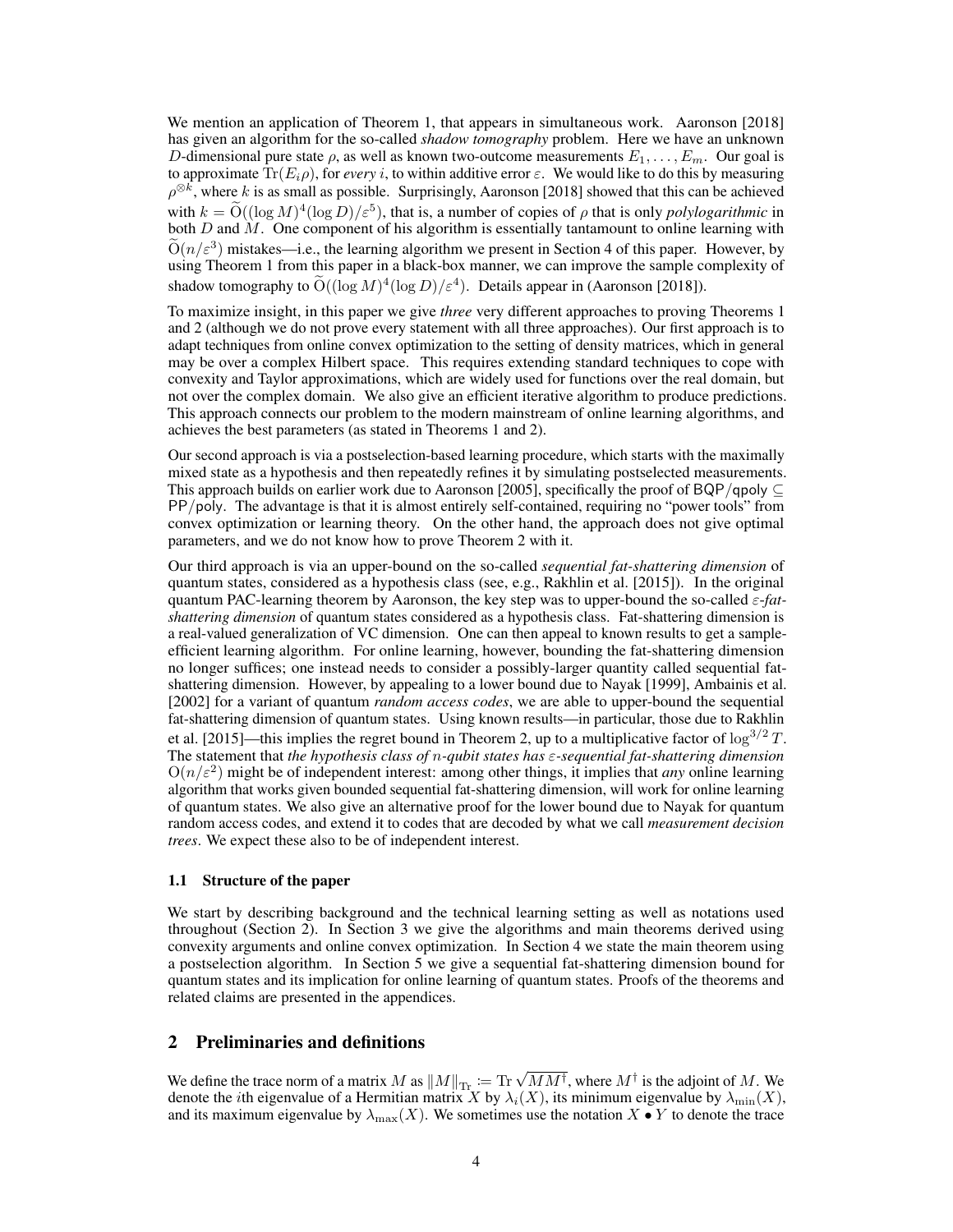inner-product  $Tr(X^{\dagger}Y)$  between two complex matrices of the same dimensions. By 'log' we denote the natural logarithm, unless the base is explicitly mentioned.

An *n*-qubit quantum state  $\rho$  is an element of  $C_n$ , where  $C_n$  is the set of all trace-1 positive semidefinite (PSD) complex matrices of dimension  $2^n$ :

$$
C_n = \{ M \in \mathbb{C}^{2^n \times 2^n} , M = M^{\dagger}, M \succeq 0, \text{Tr}(M) = 1 \} .
$$

Note that  $C_n$  is a convex set. A two-outcome measurement of an *n*-qubit state is defined by a  $2^n \times 2^n$ Hermitian matrix E with eigenvalues in [0, 1]. The measurement E "accepts"  $\rho$  with probability Tr( $E\rho$ ), and "rejects" with probability  $1 - Tr(E\rho)$ . For the algorithms we present in this article, we assume that a two-outcome measurement is specified via a classical description of its defining matrix  $E$ . In the rest of the article, unless mentioned otherwise, a "measurement" refers to a "twooutcome measurement". We refer the reader to the book by Watrous [2018] for a more thorough introduction to the relevant concepts from quantum information.

Online learning and regret. In online learning of quantum states, we have a sequence of iterations  $t = 1, 2, 3, \ldots$  of the following form. First, the learner constructs a state  $\omega_t \in C_n$ ; we say that the learner "predicts"  $\omega_t$ . It then suffers a "loss"  $\ell_t(\text{Tr}(E_t\omega_t))$  that depends on a measurement  $E_t$ , both of which are presented by an adversary. Commonly used loss functions are  $L_2$  loss (also called "mean square error"), given by

$$
\ell_t(z) \coloneqq (z - b_t)^2 \enspace,
$$

and  $L_1$  loss (also called "absolute loss"), given by

$$
\ell_t(z) \coloneqq |z - b_t| \quad ,
$$

where  $b_t \in [0, 1]$ . The parameter  $b_t$  may be an approximation of  $\text{Tr}(E_t \rho)$  for some fixed quantum state  $\rho$  not known to the learner, obtained by measuring multiple copies of  $\rho$ . However, in general, the parameter is allowed to be arbitrary.

The learner then "observes" feedback from the measurement  $E_t$ ; the feedback is also provided by the adversary. The simplest feedback is the realization of a binary random variable  $Y_t$  such that

$$
Y_t = \begin{cases} 1 & \text{with probability Tr}(E_t \rho) ,\\ 0 & \text{with probability } 1 - \text{Tr}(E_t \rho) . \end{cases}
$$

Another common feedback is a number  $b_t$  as described above, especially in case that the learner suffers  $L_1$  or  $L_2$  loss.

We would like to design a strategy for updating  $\omega_t$  based on the loss, measurements, and feedback in all the iterations so far, so that the learner's total loss is minimized in the following sense. We would like that over  $T$  iterations (for a number  $T$  known in advance), the learner's total loss is not much more than that of the hypothetical strategy of outputting the same quantum state  $\varphi$  at every time step, where  $\varphi$  minimizes the total loss *with perfect hindsight*. Formally this is captured by the notion of *regret*  $R_T$ , defined as

$$
R_T := \sum_{t=1}^T \ell_t(\text{Tr}(E_t \omega_t)) - \min_{\varphi \in C_n} \sum_{t=1}^T \ell_t(\text{Tr}(E_t \varphi)).
$$

The sequence of measurements  $E_t$  can be arbitrary, even adversarial, based on the learner's previous actions. Note that if the loss function is given by a fixed state  $\rho$  (as in the case of mean square error), the minimum total loss would be 0. This is called the "realizable" case. However, in general, the loss function presented by the adversary need not be consistent with any quantum state. This is called the "non-realizable" case.

A special case of the online learning setting is called *agnostic learning*; here the measurements  $E_t$ are drawn from a fixed and unknown distribution  $D$ . The setting is called "agnostic" because we still do not assume that the losses correspond to any actual state  $\rho$  (i.e., the setting may be non-realizable).

Online mistake bounds. In some online learning scenarios the quantity of interest is not the mean square error, or some other convex loss, but rather simply the total number of "mistakes" made. For example, we may be interested in the number of iterations in which the predicted probability of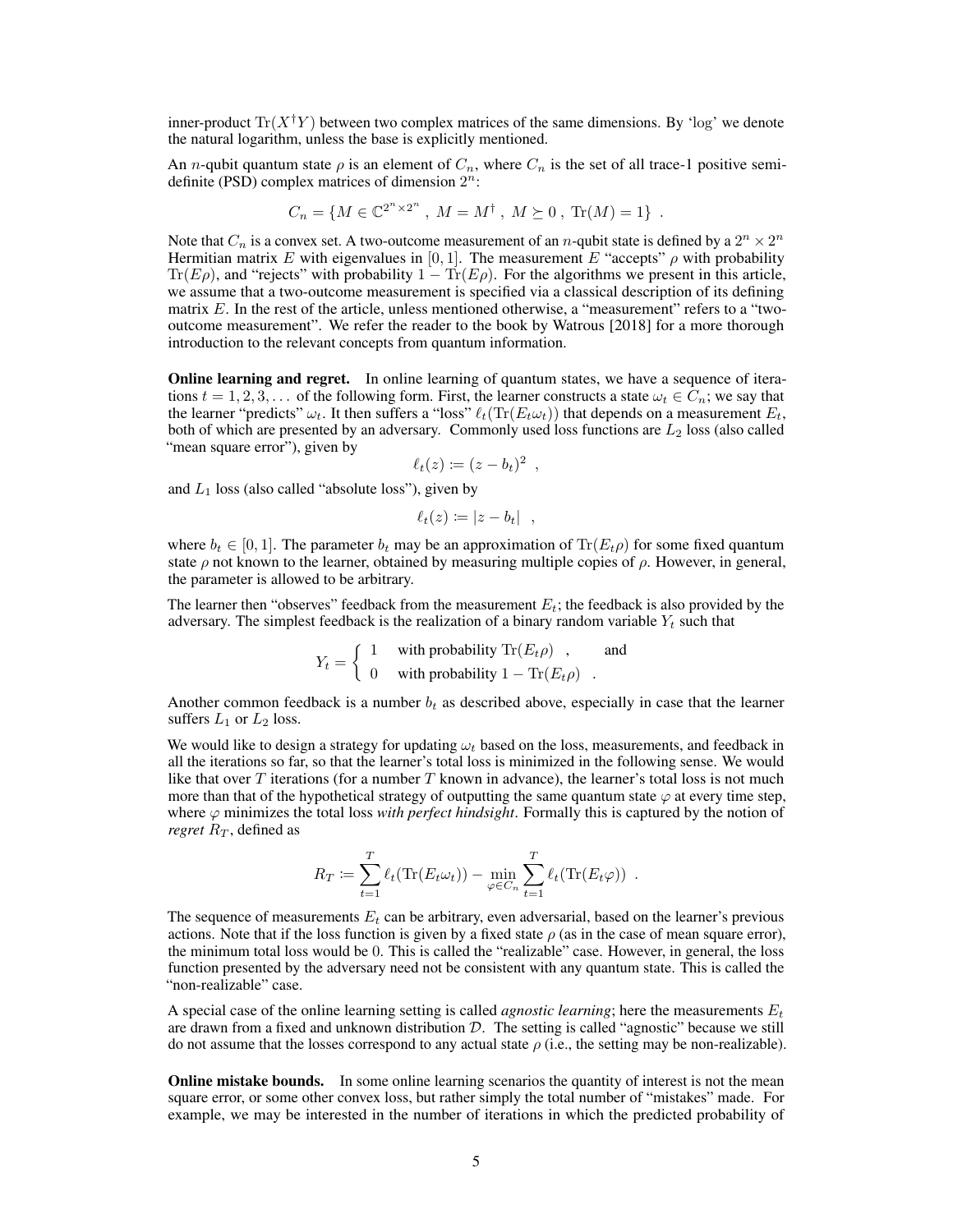acceptance  $\text{Tr}(E_t \omega_t)$  is more than  $\varepsilon$ -far from the actual value  $\text{Tr}(E_t \rho)$ , where  $\rho$  is again a fixed state not known to the learner. More formally, let

$$
\ell_t(\text{Tr}(E_t\omega_t)) \coloneqq |\text{Tr}(E_t\omega_t) - \text{Tr}(E_t\rho)|
$$

be the absolute loss function. Then the goal is to bound the number of iterations in which  $\ell_t(\text{Tr}(E_t\omega_t)) > \varepsilon$ , regardless of the sequence of measurements  $E_t$  presented by the adversary. We assume that in this setting, the adversary provides as feedback an approximation  $b_t \in [0, 1]$  that satisfies  $|\text{Tr}(E_t\rho) - b_t| \leq \frac{\varepsilon}{3}$ .

#### 3 Online learning of quantum states

In this section, we use techniques from online convex optimization to minimize regret. The same algorithms may be adapted to also minimize the number of mistakes made.

#### 3.1 Regularized Follow-the-Leader

We first follow the template of the Regularized Follow-the-Leader algorithm (RFTL; see, for example, [Hazan, 2015, Chapter 5]). The algorithm below makes use of von Neumann entropy, which relates to the Matrix Exponentiated Gradient algorithm (Tsuda et al. [2005]).

## Algorithm 1 RFTL for Quantum Tomography

- 1: Input:  $T, K := C_n, \eta < \frac{1}{2}$
- 2: Set  $\omega_1 := 2^{-n} \mathbb{I}$ .
- 3: for  $t = 1, \ldots, T$  do
- 4: Predict  $\omega_t$ . Consider the convex and L-Lipschitz loss function  $\ell_t : \mathbb{R} \to \mathbb{R}$  given by measurement  $E_t$ :  $\ell_t(\text{Tr}(E_t \varphi))$ . Let  $\ell'_t(x)$  be a sub-derivative of  $\ell_t$  with respect to x. Define

$$
\nabla_t \coloneqq \ell'_t(\text{Tr}(E_t \omega_t)) E_t .
$$

5: Update decision according to the RFTL rule with von Neumann entropy:

$$
\omega_{t+1} := \underset{\varphi \in \mathcal{K}}{\arg \min} \left\{ \eta \sum_{s=1}^{t} \text{Tr}(\nabla_s \varphi) + \sum_{i=1}^{2^n} \lambda_i(\varphi) \log \lambda_i(\varphi) \right\} . \tag{1}
$$

6: end for

**Remark 1:** The mathematical program in Eq. (1) is convex, and thus can be solved in polynomial time in the dimension, which is  $2^n$ .

**Theorem 3.** Setting  $\eta = \sqrt{\frac{(\log 2)n}{2TL^2}}$  , the regret of Algorithm 1 is bounded by  $2L\sqrt{(2\log 2)Tn}$  .

**Remark 2:** In the case where the feedback is an independent random variable  $Y_t$ , where  $Y_t = 0$ with probability  $1 - \text{Tr}(E_t \rho)$  and  $Y_t = 1$  with probability  $\text{Tr}(E_t \rho)$  for a fixed but unknown state  $\rho$ , we define  $\nabla_t$  in Algorithm 1 as  $\nabla_t := 2(\text{Tr}(E_t \omega_t) - Y_t) E_t$ . Then  $\mathbb{E}[\nabla_t]$  is the gradient of the  $L_2$ loss function where we receive precise feedback  $\text{Tr}(E_t \rho)$  instead of  $Y_t$ . It follows from the proof of Theorem 3 that the expected  $L_2$  regret of Algorithm 1, namely

$$
\mathbb{E}\left[\sum_{t=1}^T (\text{Tr}(E_t \omega_t) - \text{Tr}(E_t \rho))^2\right],
$$

is bounded by  $O(\sqrt{Tn})$ .

The proof of Theorem 3 appears in Appendix B. The proof is along the lines of [Hazan, 2015, Theorem 5.2], except that the loss function does not take a raw state as input, and our domain for optimization is complex. Therefore, the mean value theorem does not hold, which means we need to approximate the Bregman divergence instead of replacing it by a norm as in the original proof. Another subtlety is that convexity needs to be carefully defined with respect to the complex domain.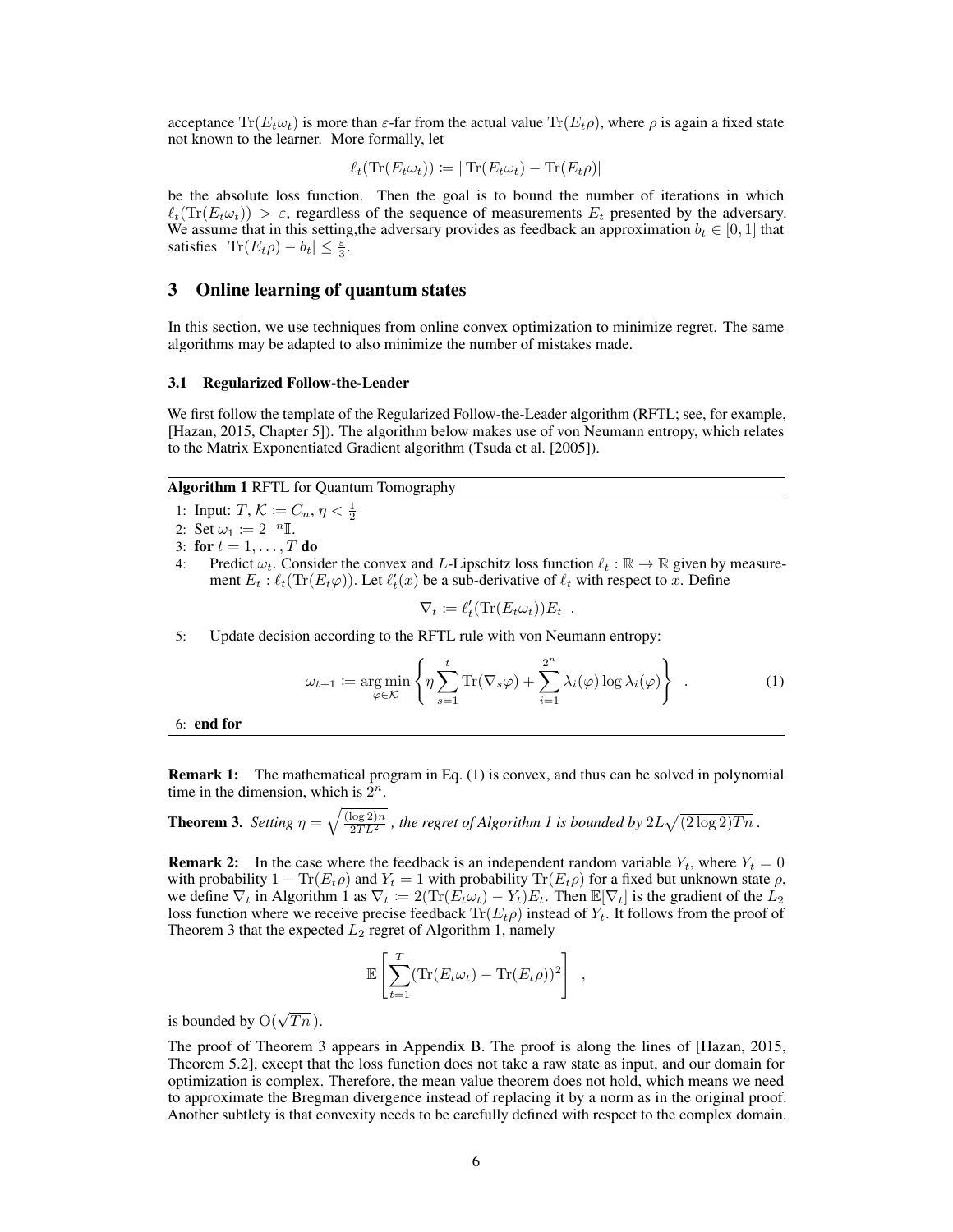#### 3.2 Matrix Multiplicative Weights

The Matrix Multiplicative Weights (MMW) algorithm [Tsuda et al., 2005] provides an alternative means of proving Theorem 2. The algorithm follows the template of Algorithm 1 with step 5 replaced by the following update rule:

$$
\omega_{t+1} := \frac{\exp(-\frac{\eta}{L}\sum_{\tau=1}^t \nabla_\tau)}{\text{Tr}(\exp(-\frac{\eta}{L}\sum_{\tau=1}^t \nabla_\tau))} \tag{2}
$$

In the notation of Arora and Kale [2016], this algorithm is derived using the loss matrices  $M_t =$  $\frac{1}{L}\nabla_t = \frac{1}{L}\ell_t^{\prime}(\text{Tr}(E_t\omega_t))E_t$ . Since  $||E_t|| \leq 1$  and  $|\ell_t^{\prime}(\text{Tr}(E_t\omega_t))| \leq L$ , we have  $||M_t|| \leq 1$ , as required in the analysis of the Matrix Multiplicative Weights algorithm. We have the following regret bound for the algorithm (proved in Appendix C):

**Theorem 4.** *Setting*  $\eta = \sqrt{\frac{(\log 2)n}{4T}}$  $\frac{qg(2)n}{4T}$ , the regret of the algorithm based on the update rule (2) is *bounded by*  $2L\sqrt{(\log 2)Tn}$ .

#### 3.3 Proof of Theorem 1

Consider either the RFTL or MMW based online learning algorithm described in the previous subsections, with the 1-Lipschitz convex absolute loss function  $\ell_t(x) = |x - b_t|$ . We run the algorithm in a sub-sequence of the iterations, using only the measurements presented in those iterations. The subsequence of iterations is determined as follows. Let  $\omega_t$  denote the hypothesis maintained by the algorithm in iteration t. We run the algorithm in iteration t if  $\ell_t(\text{Tr}(E_t\omega_t)) > \frac{2\varepsilon}{3}$ . Note that whenever  $|\text{Tr}(E_t\omega_t) - \text{Tr}(E_t\rho)| > \varepsilon$ , we have  $\ell_t(\text{Tr}(E_t\omega_t)) > \frac{2\varepsilon}{3}$ , so we update the hypothesis according to the RFTL/MMW rule in that iteration.

As we explain next, the algorithm makes at most  $O(\frac{n}{\epsilon^2})$  updates regardless of the number of measurements presented (i.e., regardless of the number of iterations), giving the required mistake bound. For the true quantum state  $\rho$ , we have  $\ell_t(\text{Tr}(E_t \rho)) < \frac{\varepsilon}{3}$  for all t. Thus if the algorithm makes T updates The true quantum state p, we have  $\ell_t(\text{Tr}(E_t p)) < \frac{\pi}{3}$  for an  $\ell$ . Thus if the algorithm makes T updates (i.e., we run the algorithm in T of the iterations), the regret bound implies that  $\frac{2\varepsilon}{3}T \leq \frac{\varepsilon}{3}T + O(\sqrt{T$ Simplifying, we get the bound  $T = O(\frac{n}{\varepsilon^2})$ , as required.

#### 4 Learning Using Postselection

In this section, we give a direct route to proving a slightly weaker version of Theorem 1: one that does not need the tools of convex optimization, but only tools intrinsic to quantum information.

In the following, by a "register" we mean a designated sequence of qubits. Given a two-outcome measurement  $E$  on *n*-qubits states, we define an operator  $M$  that "postselects" on acceptance by  $E$ . (While a measurement results in a random outcome distributed according to the probability of acceptance or rejection, *postselection* is a hypothetical operation that produces an outcome of one's choice with certainty.) Let U be any unitary operation on  $n + 1$  qubits that maps states of one s choice with certainty.) Let  $U$  be any unitary operation on  $n + 1$  qubits that maps states of the form  $|\psi\rangle|0\rangle$  to  $\sqrt{E} |\psi\rangle|0\rangle + \sqrt{1 - E} |\psi\rangle|1\rangle$ . Such a unitary operation always exists (see, e.g., [Watrous, 2018, Theorem 2.42]). Denote the  $(n + 1)$ th qubit by register B. Let  $\Pi := \mathbb{I} \otimes |0\rangle\langle 0|$  be the orthogonal projection onto states that equal  $|0\rangle$  in register B. Then we define the operator M as

$$
\mathcal{M}(\varphi) \coloneqq \frac{1}{\text{Tr}(E\varphi)} \text{Tr}_B(U^{-1}\Pi U \left(\varphi \otimes |0\rangle\langle 0| \right) U^{-1}\Pi U \right) , \qquad (3)
$$

if  $\text{Tr}(E\varphi) \neq 0$ , and  $\mathcal{M}(\varphi) := 0$  otherwise. Here,  $\text{Tr}_B$  is the *partial trace* operator over qubit B [Watrous, 2018, Section 1.1. This operator M has the effect of mapping the quantum state  $\varphi$  to the (normalized) post-measurement state when we perform the measurement  $E$  and get outcome "yes" (i.e., the measurement "accepts"). We emphasize that we use a fresh ancilla qubit initialized to state  $|0\rangle$  as register B in every application of the operator M. We say that the postselection succeeds with probability  $\text{Tr}(E\varphi)$ .

We need a slight variant of a well-known result, which Aaronson called the "Quantum Union Bound" (see, for example, Aaronson [2006, 2016], Wilde [2013]).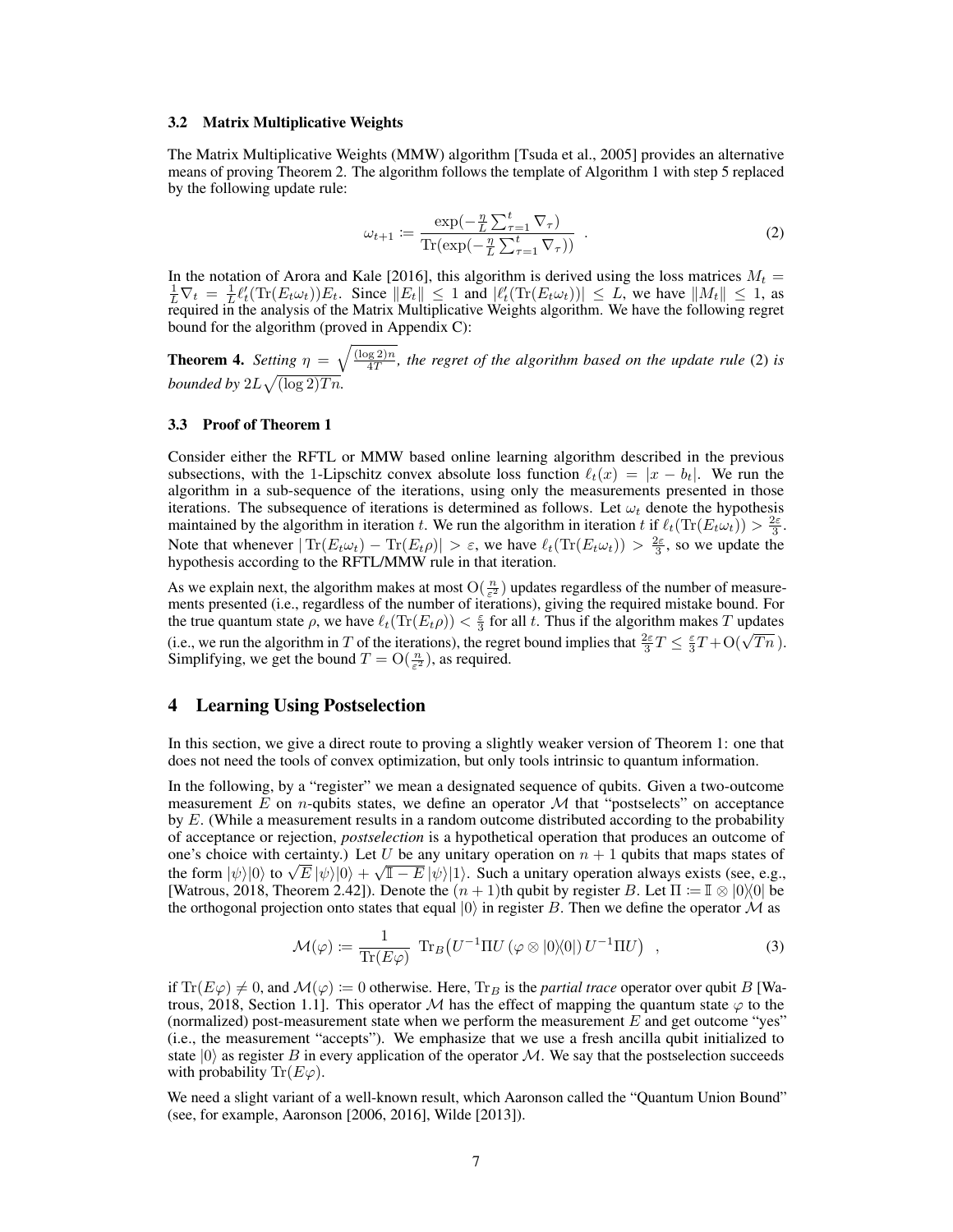Theorem 5 (variant of Quantum Union Bound; Gao [2015]). *Suppose we have a sequence of twooutcome measurements*  $E_1, \ldots, E_k$ , such that each  $E_i$  accepts a certain mixed state  $\varphi$  with probability *at least* 1−ε*. Consider the corresponding operators*M1,M2, . . . ,M<sup>k</sup> *that postselect on acceptance by the respective measurements*  $E_1, E_2, \ldots, E_k$ . Let  $\widetilde{\varphi}$  *denote the state*  $(\mathcal{M}_k \mathcal{M}_{k-1} \cdots \mathcal{M}_1)(\varphi)$ *obtained by applying each of the* k *postselection operations in succession. Then the probability that* √ *all the postselection operations succeed, i.e., the k measurements all accept*  $\varphi$ *, is at least*  $1 - 2\sqrt{k \varepsilon}$ *. Moreover,*  $\left\|\widetilde{\varphi} - \varphi\right\|_{\text{Tr}} \le 4\sqrt{k\varepsilon}$ .

We may infer the above theorem by applying Theorem 1 from (Gao [2015]) to the state  $\varphi$  augmented with k ancillary qubits  $B_1, B_2, \ldots, B_k$  initialized to 0, and considering k orthogonal projection operators  $U_i^{-1} \Pi_i U_i$ , where the unitary operator  $U_i$  and the projection operator  $\Pi_i$  are as defined for the postselection operation  $\mathcal{M}_i$  for  $E_i$ . The *i*th projection operator  $U_i^{-1} \Pi_i U_i$  acts on the registers holding  $\varphi$  and the *i*th ancillary qubit  $B_i$ .

We prove the main result of this section using suitably defined postselection operators in an online learning algorithm (proof in Appendix D):

**Theorem 6.** Let  $\rho$  be an unknown *n*-qubit mixed state, let  $E_1, E_2, \ldots$  be a sequence of two-outcome *measurements, and let*  $\varepsilon > 0$ *. There exists a strategy for outputting hypothesis states*  $\omega_0, \omega_1, \dots$ *where*  $\omega_t$  *depends only on*  $E_1, \ldots, E_t$  *and real numbers*  $b_1, \ldots, b_t$  *in* [0,1]*, such that as long as*  $|b_t - \text{Tr}(E_t \rho)| \leq \varepsilon/3$  *for every t, we have* 

$$
|\text{Tr}(E_{t+1}\omega_t) - \text{Tr}(E_{t+1}\rho)| > \varepsilon
$$

for at most  $O(\frac{n}{\epsilon^3}\log\frac{n}{\epsilon})$  values of t. Here the  $E_t$ 's and  $b_t$ 's can otherwise be chosen adversarially.

## 5 Learning Using Sequential Fat-Shattering Dimension

In this section, we prove regret bounds using the notion of *sequential fat-shattering dimension*. Let S be a set of functions  $f: U \to [0, 1]$ , and  $\varepsilon > 0$ . Then, following Rakhlin et al. [2015], let the  $\varepsilon$ -sequential fat-shattering dimension of S, or sfat<sub> $\varepsilon$ </sub>(S), be the largest k for which we can construct a complete binary tree  $T$  of depth  $k$ , such that

- each internal vertex  $v \in T$  has associated with it a point  $x_v \in U$  and a real  $a_v \in [0,1]$ , and
- for each leaf vertex  $v \in T$  there exists an  $f \in S$  that causes us to reach v if we traverse T from the root such that at any internal node w we traverse the left subtree if  $f(x_w) \le a_w - \varepsilon$ and the right subtree if  $f(x_w) \ge a_w + \varepsilon$ . If we view the leaf v as a k-bit string, the function f is such that for all ancestors u of v, we have  $f(x_u) \le a_u - \varepsilon$  if  $v_i = 0$ , and  $f(x_u) \ge a_u + \varepsilon$ if  $v_i = 1$ , when u is at depth  $i - 1$  from the root.

An *n*-qubit state  $\rho$  induces a function f on the set of two-outcome measurements E defined as  $f(E) :=$  $Tr(E\rho)$ . With this correspondence in mind, we establish a bound on the sequential fat-shattering dimension of the set of  $n$ -qubit quantum states. The bound is based on a generalization of "random" access coding" (Nayak [1999], Ambainis et al. [2002]) called "serial encoding". We derive the following bound on the length of serial encoding. Let  $H(x) := -x \log_2 x - (1 - x) \log_2(1 - x)$  be the binary entropy function.

**Corollary 7.** Let k and n be positive integers. For each k-bit string  $y := y_1 \cdots y_k$ , let  $\rho_y$  be an n*qubit mixed state such that for each*  $i \in \{1, 2, \ldots, k\}$ , there is a two-outcome measurement  $E'$  that *depends only on i and the prefix*  $v := y_1y_2 \cdots y_{i-1}$ *, and has the following properties* 

- *(iii)* if  $y_i = 0$  then  $\text{Tr}(E' \rho_y) \leq a_v \varepsilon$ , and
- *(iv) if*  $y_i = 1$  *then*  $\text{Tr}(E' \rho_u) \ge a_v + \varepsilon$ *,*

*where*  $\varepsilon \in (0, 1/2]$  *and*  $a_v \in [0, 1]$  *is a "pivot point" associated with the prefix v. Then* 

$$
n \geq \left(1 - \mathrm{H}\left(\frac{1-\varepsilon}{2}\right)\right)k \; .
$$

*In particular,*  $k = O(n/\varepsilon^2)$ *.*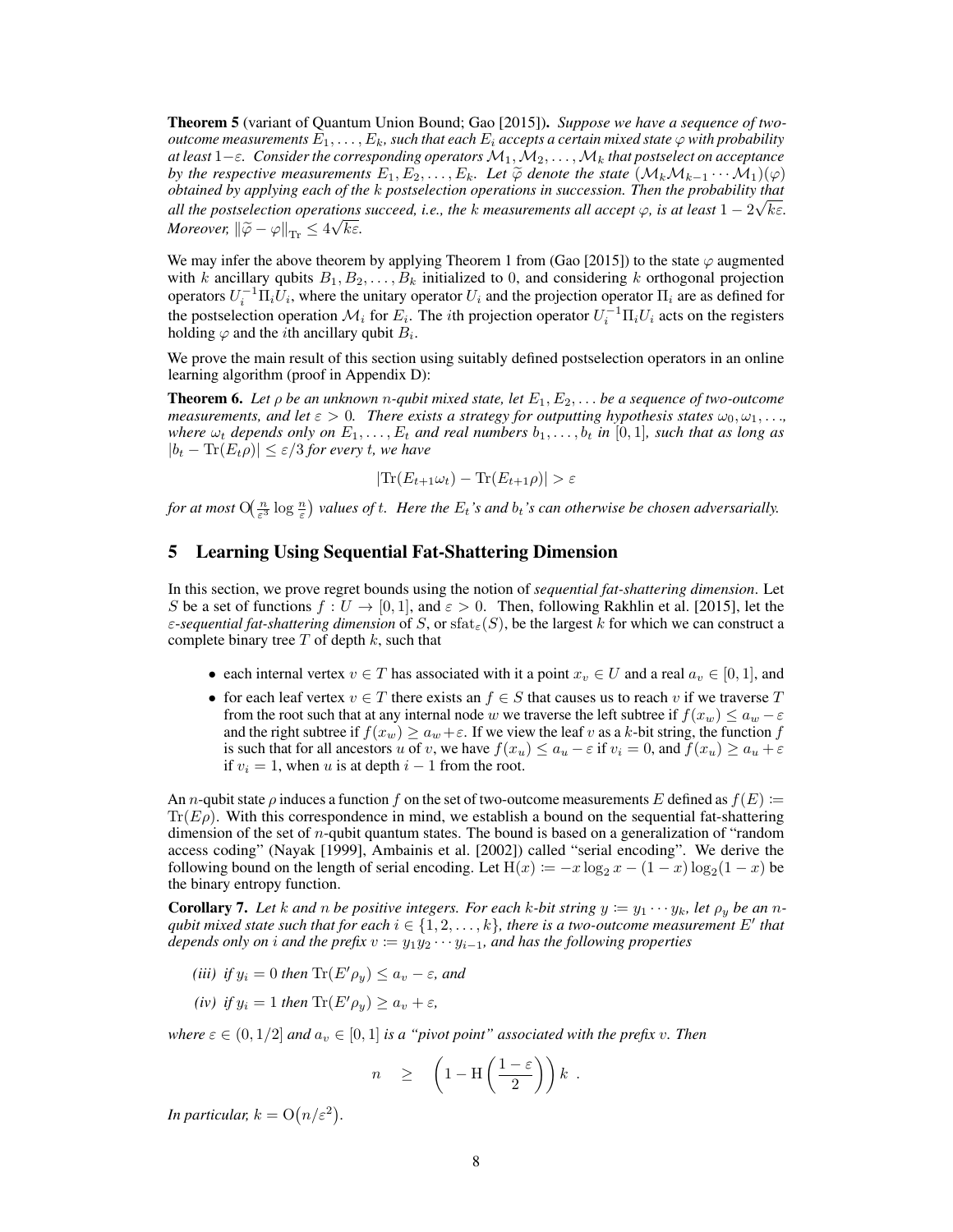(The proof is presented in Appendix E).

Corollary 7 immediately implies the following theorem:

Theorem 8. *Let* U *be the set of two-outcome measurements* E *on an* n*-qubit state, and let* S *be the set of all functions*  $f: U \to [0, 1]$  *that have the form*  $f(E) := \text{Tr}(E\rho)$  *for some*  $\rho$ *. Then for all*  $\varepsilon > 0$ , we have  $\text{stat}_{\varepsilon}(S) = \text{O}\big(n/\varepsilon^2\big)$ .

Theorem 8 strengthens an earlier result due to Aaronson [2007], which proved the same upper bound for the "ordinary" (non-sequential) fat-shattering dimension of quantum states considered as a hypothesis class.

Now we may use existing results from the literature, which relate sequential fat-shattering dimension to online learnability. In particular, in the non-realizable case, Rakhlin et al. [2015] recently showed the following:

**Theorem 9** (Rakhlin et al. [2015]). Let S be a set of functions  $f : U \rightarrow [0,1]$  and for every *integer*  $t \geq 1$ , let  $\ell_t : [0, 1] \to \mathbb{R}$  *be a convex, L-Lipschitz loss function. Suppose we are sequentially presented elements*  $x_1, x_2, \ldots \in U$ , with each  $x_t$  *followed by the loss function*  $\ell_t$ . Then there exists a *learning strategy that lets us output a sequence of hypotheses*  $f_1, f_2, \ldots \in S$ *, such that the regret is upper-bounded as:*

$$
\sum_{t=1}^{T} \ell_t \left( f_t(x_t) \right) \le \min_{f \in S} \sum_{t=1}^{T} \ell_t \left( f(x_t) \right) + 2LT \inf_{\alpha} \left\{ 4\alpha + \frac{12}{\sqrt{T}} \int_{\alpha}^1 \sqrt{\text{stat}_{\beta}(S) \log \left( \frac{2e}{\beta} \right)} d\beta \right\}.
$$

This follows from Theorem 8 in (Rakhlin et al. [2015]) as in the proof of Proposition 9 in the same article.

Combining Theorem 8 with Theorem 9 gives us the following:

**Corollary 10.** Suppose we are presented with a sequence of two-outcome measurements  $E_1, E_2, \ldots$ *of an* n-qubit state, with each  $E_t$  *followed by a loss function*  $\ell_t$  *as in Theorem 9. Then there exists a learning strategy that lets us output a sequence of hypothesis states*  $\omega_1, \omega_2, \ldots$  *such that the regret after the first* T *iterations is upper-bounded as:*

$$
\sum_{t=1}^T \ell_t \left( \text{Tr}(E_t \omega_t) \right) \le \min_{\omega \in C_n} \sum_{t=1}^T \ell_t \left( \text{Tr}(E_t \omega) \right) + \mathcal{O}\left( L \sqrt{n} \log^{3/2} T \right).
$$

Note that the result due to Rakhlin et al. [2015] is non-explicit. In other words, by following this approach, we do not derive any specific online learning algorithm for quantum states that has the stated upper bound on regret; we only prove non-constructively that such an algorithm exists.

We expect that the approach in this section, based on sequential fat-shattering dimension, could also be used to prove a mistake bound for the realizable case, but we leave that to future work.

## 6 Open Problems

We conclude with some questions arising from this work. The regret bound established in Theorem 2 for  $L_1$  loss is tight. Can we similarly achieve optimal regret for other loss functions of interest, for example for  $L_2$ -loss? It would also be interesting to obtain regret bounds in terms of the loss of the best quantum state in hindsight, as opposed to  $T$  (the number of iterations), using the techniques in this article. Such a bound has been shown by [Tsuda et al., 2005, Lemma 3.2] for  $L_2$ -loss using the Matrix Exponentiated Gradient method.

In what cases can one do online learning of quantum states, not only with few samples, but also with a polynomial amount of computation? What is the tight generalization of our results to measurements with d outcomes? Is it the case, in online learning of quantum states, that *any* algorithm works, so long as it produces hypothesis states that are approximately consistent with all the data seen so far? Note that none of our three proof techniques seem to imply this general conclusion.

#### References

S. Aaronson. Limitations of quantum advice and one-way communication. *Theory of Computing*, 1: 1–28, 2005. Earlier version in CCC'2004. quant-ph/0402095.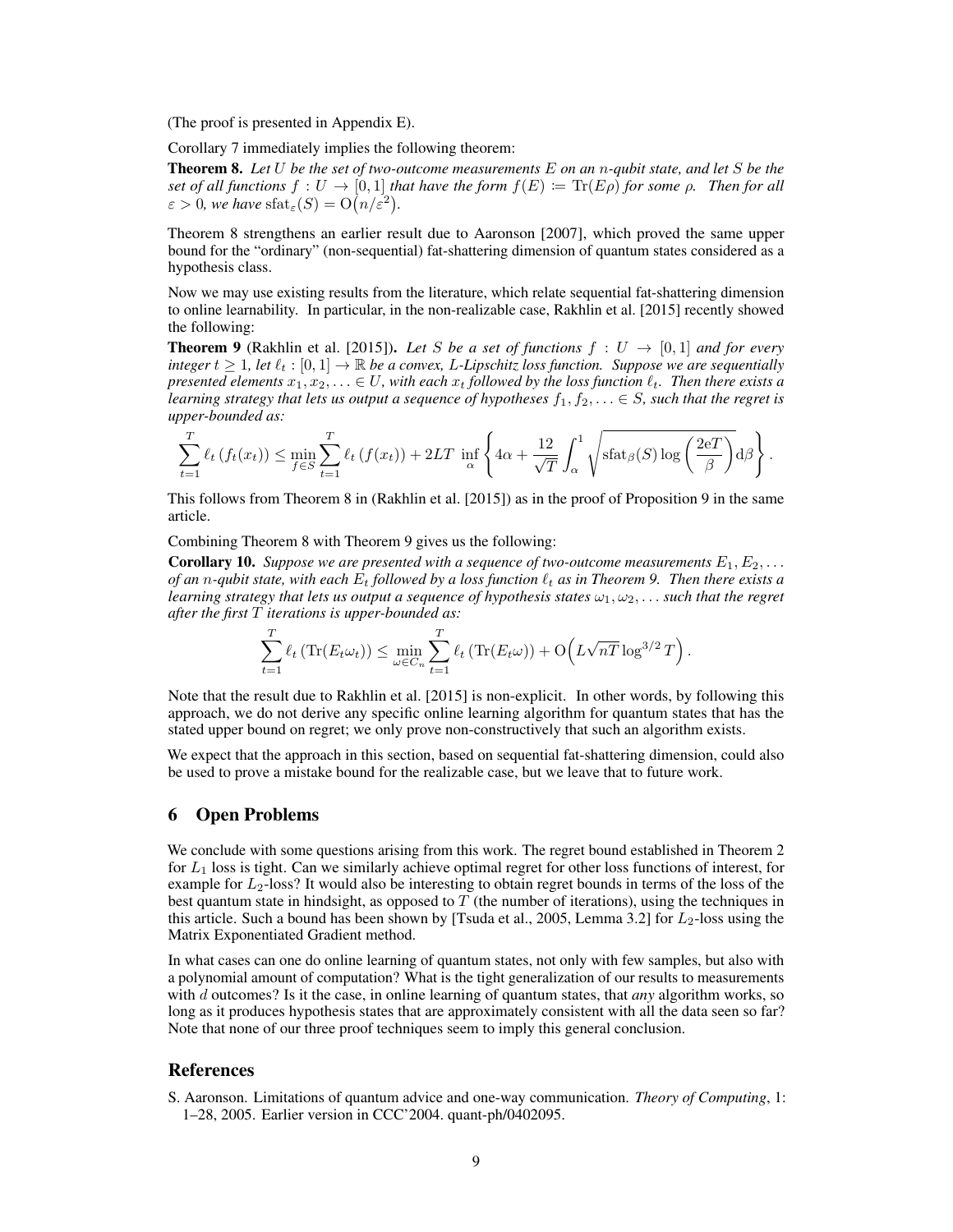- S. Aaronson. QMA/qpoly is contained in PSPACE/poly: de-Merlinizing quantum protocols. In *Proc. Conference on Computational Complexity*, pages 261–273, 2006. quant-ph/0510230.
- S. Aaronson. The learnability of quantum states. *Proc. Roy. Soc. London*, A463(2088):3089–3114, 2007. quant-ph/0608142.
- S. Aaronson. The complexity of quantum states and transformations: From quantum money to black holes, February 2016. Lecture Notes for the 28th McGill Invitational Workshop on Computational Complexity, Holetown, Barbados. With guest lectures by A. Bouland and L. Schaeffer. www.scottaaronson.com/barbados-2016.pdf.
- S. Aaronson. Shadow tomography of quantum states. To appear in Proceedings of STOC'2018. arXiv:1711.01053, 2018.
- S. Aaronson and A. Drucker. A full characterization of quantum advice. *SIAM J. Comput.*, 43(3): 1131–1183, 2014. Earlier version in STOC'2010. arXiv:1004.0377.
- A. Ambainis, A. Nayak, A. Ta-Shma, and U. V. Vazirani. Quantum dense coding and quantum finite automata. *J. of the ACM*, 49:496–511, 2002. Combination of an earlier version in STOC'1999, pp. 376-383, arXiv:quant-ph/9804043 and (Nayak [1999]).
- S. Arora and S. Kale. A combinatorial, primal-dual approach to semidefinite programs. *J. ACM*, 63 (2):12:1–12:35, 2016.
- S. Arora, E. Hazan, and S. Kale. The multiplicative weights update method: a meta-algorithm and applications. *Theory of Computing*, 8(1):121–164, 2012.
- K. M. R. Audenaert and J. Eisert. Continuity bounds on the quantum relative entropy. *Journal of Mathematical Physics*, 46(10):102104, 2005. arXiv:quant-ph/0503218.
- C. Bădescu, R. O'Donnell, and J. Wright. Quantum state certification. Technical Report arXiv:1708.06002 [quant-ph], arXiv.org, 2017.
- Rajendra Bhatia. *Matrix Analysis*, volume 169 of *Graduate Texts in Mathematics*. Springer-Verlag, New York, 1997.
- E. A. Carlen and E. H. Lieb. Remainder terms for some quantum entropy inequalities. *Journal of Mathematical Physics*, 55(4), 2014. arXiv:1402.3840.
- J. Gao. Quantum union bounds for sequential projective measurements. *Phys. Rev. A*, 92:052331, Nov 2015. doi: 10.1103/PhysRevA.92.052331. URL https://link.aps.org/doi/10.1103/ PhysRevA.92.052331.
- J. Haah, A. W. Harrow, Z. Ji, X. Wu, and N. Yu. Sample-optimal tomography of quantum states. *IEEE Transactions on Information Theory*, 63(9):5628–5641, Sept 2017. ISSN 0018-9448. doi: 10.1109/TIT.2017.2719044.
- E. Hazan. *Introduction to Online Convex Optimization*, volume 2 of *Foundations and Trends in Optimization*. Now Publishers Inc., 2015.
- A. Nayak. Optimal lower bounds for quantum automata and random access codes. In *Proc. IEEE FOCS*, pages 369–376, 1999. quant-ph/9904093.
- R. O'Donnell and J. Wright. Efficient quantum tomography. In *Proceedings of the Forty-eighth Annual ACM Symposium on Theory of Computing*, STOC '16, pages 899–912, New York, NY, USA, 2016. ACM. ISBN 978-1-4503-4132-5. doi: 10.1145/2897518.2897544. URL http: //doi.acm.org/10.1145/2897518.2897544.
- A. Rakhlin, K. Sridharan, and A. Tewari. Online learning via sequential complexities. *The Journal of Machine Learning Research*, 16(1):155–186, 2015.
- A. Rocchetto. Stabiliser states are efficiently PAC-learnable. arXiv:1705.00345, 2017.
- A. Rocchetto, S. Aaronson, S. Severini, G. Carvacho, D. Poderini, I. Agresti, M. Bentivegna, and F. Sciarrino. Experimental learning of quantum states. arXiv:1712.00127, 2017.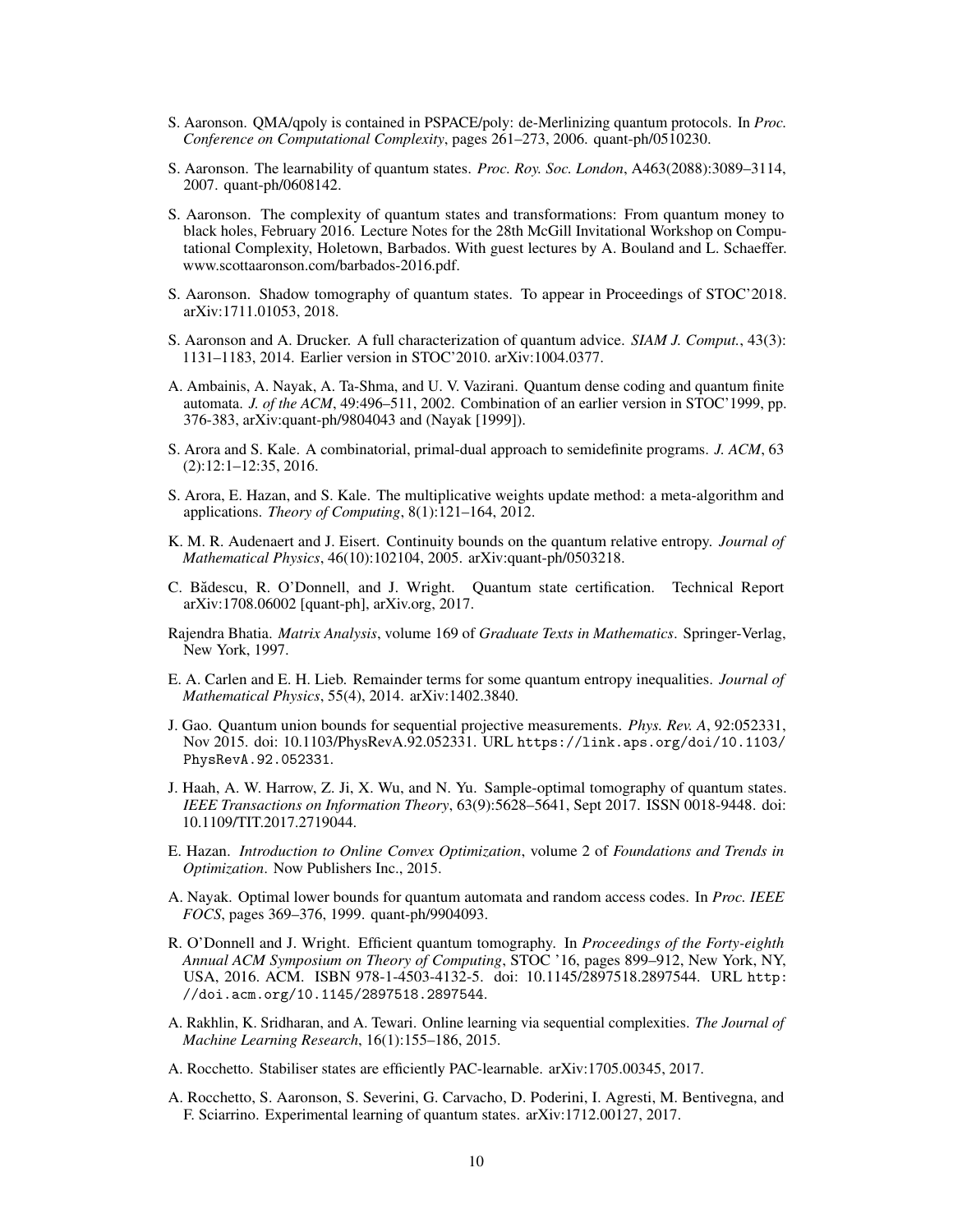- K. Tsuda, G. Rätsch, and M. K. Warmuth. Matrix exponentiated gradient updates for on-line learning and Bregman projection. *Journal of Machine Learning Research*, 6:995–1018, 2005. URL www.jmlr.org/papers/v6/tsuda05a.html.
- J. Watrous. *Theory of Quantum Information*. Cambridge University Press, May 2018. doi: 10.1017/ 9781316848142.
- M. Wilde. Sequential decoding of a general classical-quantum channel. *Proc. Roy. Soc. London*, A469(2157):20130259, 2013. arXiv:1303.0808.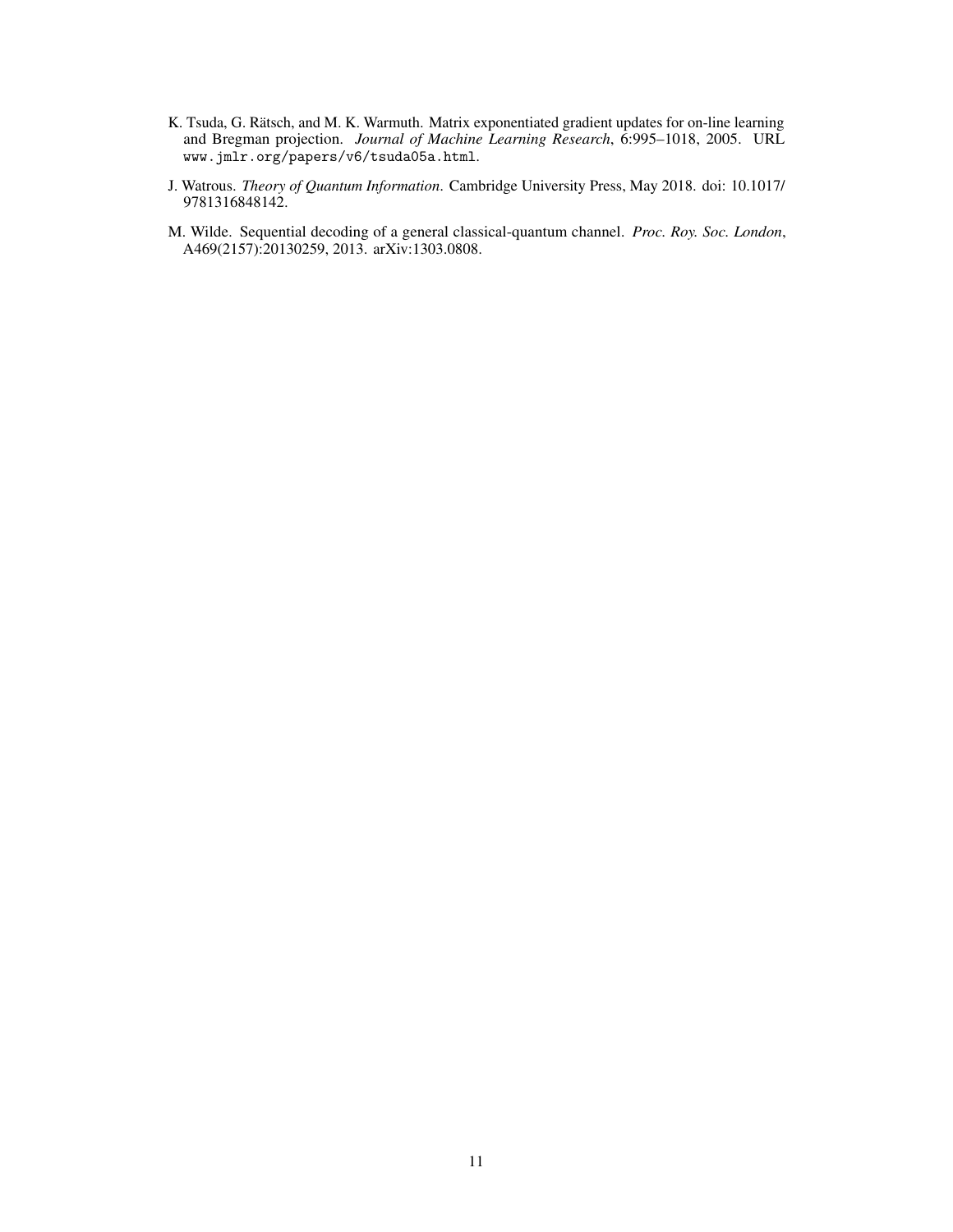### A Auxiliary Lemmas

The following lemma is from (Tsuda et al. [2005]), given here for completeness.

**Lemma 11.** For Hermitian matrices A, B and Hermitian PSD matrix X, if  $A \succeq B$ , then  $\text{Tr}(AX)$  $Tr(BX)$ .

*Proof.* Let  $C := A - B$ . By definition,  $C \succeq 0$ . It suffices to show that  $\text{Tr}(CX) \geq 0$ . Let  $VQV^{\dagger}$  be the eigen-decomposition of X, and let  $C = VPV^{\dagger}$ , where  $P = V^{\dagger}CV \succeq 0$ . Then  $Tr(CX) = Tr(\overline{VPQV^{\dagger}}) = Tr(PQ) = \sum_{i=1}^{n} P_{ii}Q_{ii}$ . Since  $P \succeq 0$  and all the eigenvalues of X are nonnegative,  $P_{ii} \geq 0$ ,  $Q_{ii} \geq 0$ . Therefore  $\text{Tr}(CX) \geq 0$ .

**Lemma 12.** *If*  $A$ ,  $B$  *are Hermitian matrices, then*  $\text{Tr}(AB) \in \mathbb{R}$ *.* 

*Proof.* The proof is similar to Lemma 11. Let  $VQV^{\dagger}$  be the eigendecomposition of A. Then Q is a real diagonal matrix. We have  $B = VPV^{\dagger}$ , where  $P = V^{\dagger}BV$ . Note that  $P^{\dagger} = V^{\dagger}B^{\dagger}V = P$ , so P has a real diagonal. Then  $\text{Tr}(AB) = \text{Tr}(VQV^{\dagger}VPV^{\dagger}) = \text{Tr}(VQPV^{\dagger}) = \text{Tr}(QP) =$  $\sum_{i=1}^{n} Q_{ii} P_{ii}$ . Since  $Q_{ii}$ ,  $P_{ii} \in \mathbb{R}$  for all  $i$ ,  $\text{Tr}(AB) \in \mathbb{R}$ .

# B Proof of Theorem 3

*Proof of Theorem 3.* Since  $\ell_t$  is convex, for all  $\varphi \in \mathcal{K}$ ,

$$
\ell_t(\text{Tr}(E_t\omega_t)) - \ell_t(\text{Tr}(E_t\varphi)) \leq \ell'_t(\text{Tr}(E_t\omega_t)) [\text{Tr}(E_t\omega_t) - \text{Tr}(E_t\varphi)] = \nabla_t \bullet (\omega_t - \varphi) .
$$

(Recall that '•' denotes the trace inner-product between complex matrices of the same dimensions.) Summing over  $t$ ,

$$
\sum_{t=1}^T \left[ \ell_t(\text{Tr}(E_t \omega_t)) - \ell_t(\text{Tr}(E_t \varphi)) \right] \leq \sum_{t=1}^T \left[ \text{Tr}(\nabla_t \omega_t) - \text{Tr}(\nabla_t \varphi) \right] .
$$

Define  $g_t(X) = \nabla_t \bullet X$ , and  $g_0(X) = \frac{1}{\eta} R(X)$ , where  $R(X)$  is the negative von Neumann Entropy of X (in nats). Denote  $D_R^2 := \max_{\varphi,\varphi' \in \mathcal{K}} \{ R(\varphi) - R(\varphi') \}$ . By [Hazan, 2015, Lemma 5.2], for any  $\varphi \in \mathcal{K}$ , we have

$$
\sum_{t=1}^{T} [g_t(\omega_t) - g_t(\varphi)] \leq \sum_{t=1}^{T} \nabla_t \bullet (\omega_t - \omega_{t+1}) + \frac{1}{\eta} D_R^2 \quad . \tag{4}
$$

Define  $\Phi_t(X) = \{ \eta \sum_{s=1}^t \nabla_s \bullet X + R(X) \}$ , then the convex program in line 5 of Algorithm 1 finds the minimizer of  $\Phi_t(X)$  in K. The following claim shows that that the minimizer is always *positive definite* (proof provided later in this section):

**Claim 13.** *For all*  $t \in \{1, 2, ..., T\}$ *, we have*  $\omega_t \succ 0$ *.* 

For  $X \succ 0$ , we can write  $R(X) = \text{Tr}(X \log X)$ , and define

$$
\nabla \Phi_t(X) \coloneqq \eta \sum_{s=1}^t \nabla_s + \mathbb{I} + \log X \enspace .
$$

The definition of  $\nabla \Phi_t(X)$  is analogous to the gradient of  $\Phi_t(X)$  if the function is defined over real symmetric matrices. Moreover, the following condition, similar to the optimality condition over a real domain, is satisfied (proof provided later in this section).

Claim 14. *For all*  $t \in \{1, 2, ..., T - 1\}$ *,* 

$$
\nabla \Phi_t(\omega_{t+1}) \bullet (\omega_t - \omega_{t+1}) \ge 0 \tag{5}
$$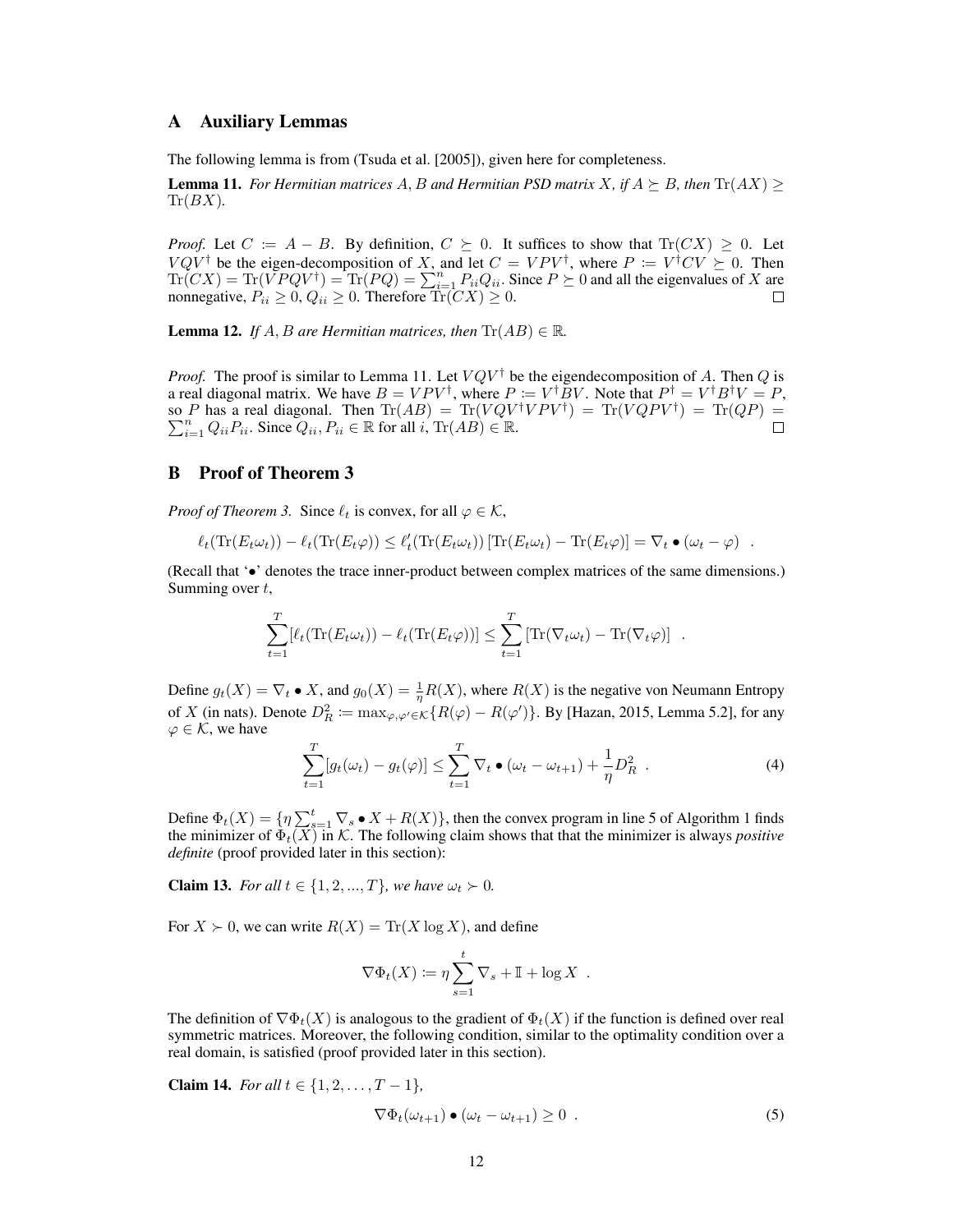Denote

$$
B_{\Phi_t}(\omega_t || \omega_{t+1}) \coloneqq \Phi_t(\omega_t) - \Phi_t(\omega_{t+1}) - \nabla \Phi_t(\omega_{t+1}) \bullet (\omega_t - \omega_{t+1}) \enspace .
$$

Then by the Pinsker inequality (see, for example, Carlen and Lieb [2014] and the references therein),

$$
\frac{1}{2} ||\omega_t - \omega_{t+1}||_{\text{Tr}}^2 \leq \text{Tr}(\omega_t \log \omega_t) - \text{Tr}(\omega_t \log \omega_{t+1}) = B_{\Phi_t}(\omega_t || \omega_{t+1}).
$$

We have

$$
B_{\Phi_t}(\omega_t || \omega_{t+1}) = \Phi_t(\omega_t) - \Phi_t(\omega_{t+1}) - \nabla \Phi_t(\omega_{t+1}) \bullet (\omega_t - \omega_{t+1})
$$
  
\n
$$
\leq \Phi_t(\omega_t) - \Phi_t(\omega_{t+1})
$$
  
\n
$$
= \Phi_{t-1}(\omega_t) - \Phi_{t-1}(\omega_{t+1}) + \eta \nabla_t \bullet (\omega_t - \omega_{t+1})
$$
  
\n
$$
\leq \eta \nabla_t \bullet (\omega_t - \omega_{t+1}), \qquad (6)
$$

where the first inequality follows from Claim 14, and the second because  $\Phi_{t-1}(\omega_t) \leq \Phi_{t-1}(\omega_{t+1})$ ( $\omega_t$  minimizes  $\Phi_{t-1}(X)$ ). Therefore

$$
\frac{1}{2} \|\omega_t - \omega_{t+1}\|_{\text{Tr}}^2 \le \eta \nabla_t \bullet (\omega_t - \omega_{t+1}) \tag{7}
$$

Let  $||M||_{\text{Tr}}^*$  denote the dual of the trace norm, i.e., the spectral norm of the matrix M. By Generalized Cauchy-Schwartz [Bhatia, 1997, Exercise IV.1.14, page 90],

$$
\nabla_t \bullet (\omega_t - \omega_{t+1}) \leq \|\nabla_t\|_{\text{Tr}}^* \|\omega_t - \omega_{t+1}\|_{\text{Tr}}
$$
  
 
$$
\leq \|\nabla_t\|_{\text{Tr}}^* \sqrt{2\eta \nabla_t \bullet (\omega_t - \omega_{t+1})} \quad \text{by Eq. (7).}
$$

Rearranging,

$$
\nabla_t \bullet (\omega_t - \omega_{t+1}) \leq 2\eta \|\nabla_t\|_{\mathrm{Tr}}^{*2} \leq 2\eta G_R^2 ,
$$

where  $G_R$  is an upper bound on  $\|\nabla_t\|_{\text{Tr}}^*$ . Combining with Eq. (4), we arrive at the following bound

$$
\sum_{t=1}^T \nabla_t \bullet (\omega_t - \varphi) \leq \sum_{t=1}^T \nabla_t \bullet (\omega_t - \omega_{t+1}) + \frac{1}{\eta} D_R^2 \leq 2\eta T G_R^2 + \frac{1}{\eta} D_R^2.
$$

Taking  $\eta = \frac{D_R}{C}$  $\frac{D_R}{G_R\sqrt{2T}}$ , we get  $\sum_{t=1}^T \nabla_t \bullet (\omega_t - \varphi) \leq 2D_R G_R$ √ 2T. Going back to the regret bound,

$$
\sum_{t=1}^T [\ell_t(\text{Tr}(E_t \omega_t)) - \ell_t(\text{Tr}(E_t \varphi))] \leq \sum_{t=1}^T \nabla_t \bullet (\omega_t - \varphi) \leq 2D_R G_R \sqrt{2T} .
$$

We proceed to show that  $D_R = \sqrt{\frac{\log 2}{n}}$ . Let  $\Delta_{2^n}$  denote the set of probability distributions over  $[2^n]$ . By definition,

$$
D_R^2 = \max_{\varphi,\varphi'\in\mathcal{K}} \{R(\varphi) - R(\varphi')\} = \max_{\varphi\in\mathcal{K}} -R(\varphi) = \max_{\lambda\in\Delta_{2^n}} \sum_{i=1}^{2^n} \lambda_i \log \frac{1}{\lambda_i} = n \log 2.
$$

Since the dual norm of the trace norm is the spectral norm, we have

$$
\|\nabla_t\|_{\text{Tr}}^* = \|\ell'_t(\text{Tr}(E_t\omega_t))E_t\| \le L\|E_t\| \le L.
$$
  
Therefore 
$$
\sum_{t=1}^T [(\ell_t(\text{Tr}(E_t\omega_t)) - \ell_t(\text{Tr}(E_t\varphi))] \le 2L\sqrt{(2\log 2)nT}.
$$

*Proof of Claim 13.* Let  $P \in \mathcal{K}$  be such that  $\lambda_{\min}(P) = 0$ . Suppose  $P = VQV^{\dagger}$ , where Q is a diagonal matrix with real values on the diagonal. Assume that  $Q_{1,1} = \lambda_{\max}(P)$  and  $Q_{2^n,2^n} =$  $\lambda_{\min}(P) = 0$ . Let  $P' = VQ'V^{\dagger}$  such that  $Q'_{1,1} = Q_{1,1} - \varepsilon$ ,  $Q'_{2^n,2^n} = \varepsilon$  for  $\varepsilon < \lambda_{\max}(P)$ , and  $Q'_{ii} = Q_{ii}$  for  $i \in \{2, 3, ..., 2^n - 1\}$ , so  $P' \in \mathcal{K}$ . We show that there exists  $\varepsilon > 0$  such that  $\Phi_t(P') \leq \Phi_t(P)$ . Expanding both sides of the inequality, we see that it is equivalent to showing that for some  $\varepsilon$ ,

$$
\eta \sum_{s=1}^t \nabla_s \bullet (P' - P) \leq \lambda_1(P) \log \lambda_1(P) - \lambda_1(P') \log \lambda_1(P') - \varepsilon \log \varepsilon.
$$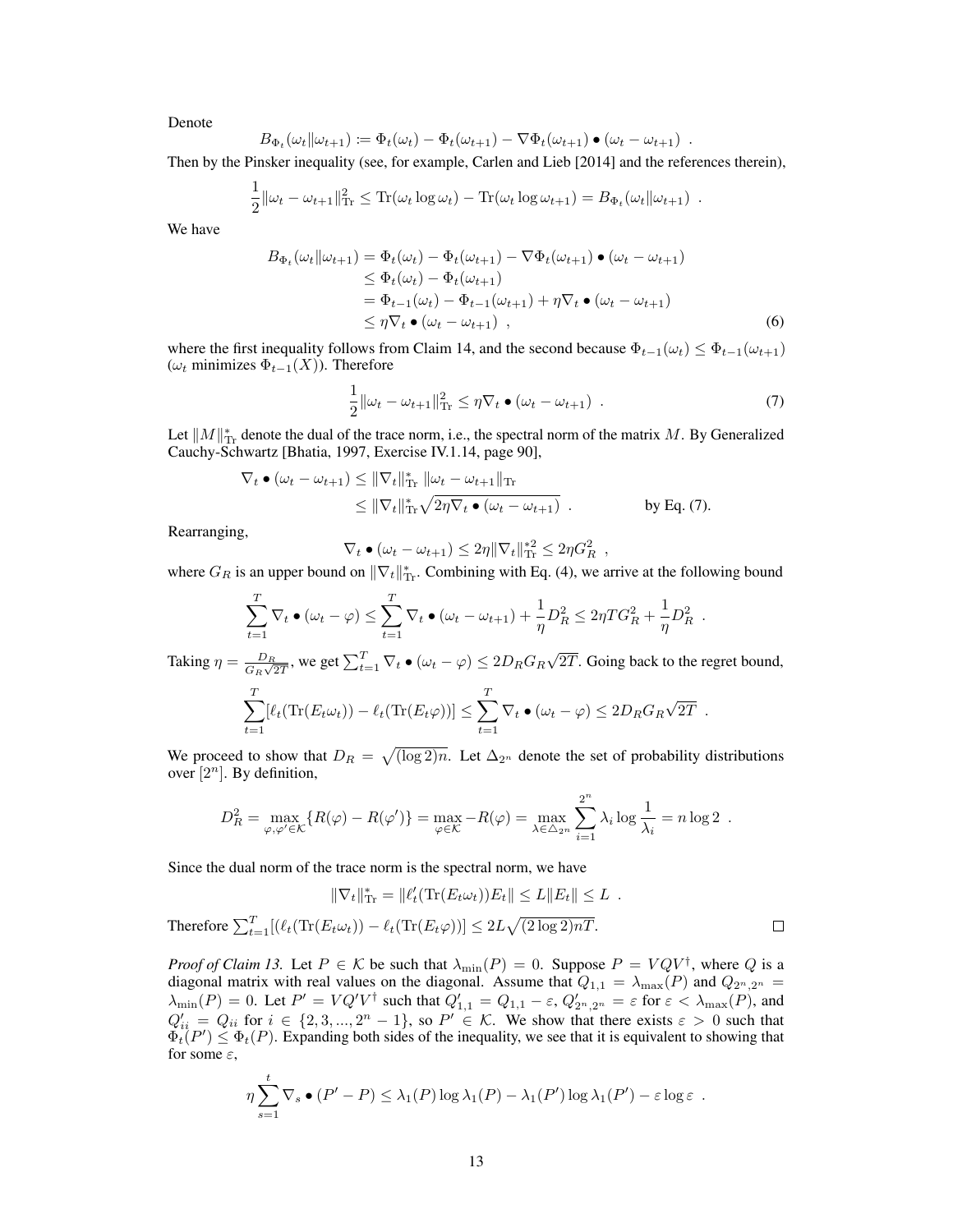Let  $\alpha = \lambda_1(P) = Q_{1,1}$ , and  $A = \eta \sum_{s=1}^t \nabla_s$ . The inequality then becomes

$$
A \bullet (P' - P) \leq \alpha \log \alpha - (\alpha - \varepsilon) \log(\alpha - \varepsilon) - \varepsilon \log \varepsilon.
$$

Observe that  $||A|| \leq \eta \sum_{s=1}^t ||\nabla_s|| = \eta \sum_{s=1}^t ||\ell_s'(\text{Tr}(E_s \omega_s))E_s|| \leq \eta Lt$ . So by the Generalized Cauchy-Schwartz inequality,

$$
A \bullet (P' - P) \leq \eta L t \, \|P' - P\|_{\text{Tr}} \leq 2\varepsilon \eta L t \, .
$$

Since  $\eta, t, \alpha, L$  are finite and  $-\log \varepsilon \to \infty$  as  $\varepsilon \to 0$ , there exists  $\varepsilon$  small such that  $2\eta L t \leq$  $\log \alpha - \log \varepsilon$ . We have

$$
2\eta L t \varepsilon \le \varepsilon \log \alpha - \varepsilon \log \varepsilon
$$
  
=  $\alpha \log \alpha - (\alpha - \varepsilon) \log \alpha - \varepsilon \log \varepsilon$   
 $\le \alpha \log \alpha - (\alpha - \varepsilon) \log (\alpha - \varepsilon) - \varepsilon \log \varepsilon$ .

So there exists  $\varepsilon > 0$  such that  $\Phi_t(P') \leq \Phi_t(P)$ . If P has multiple eigenvalues that are 0, we can repeat the proof and show that there exists a PD matrix P' such that  $\Phi_t(P') \leq \Phi_t(P)$ . Since  $\omega_t$  is a minimizer of  $\Phi_{t-1}$  and  $\omega_1 \succ 0$ , we conclude that  $\omega_t \succ 0$  for all t.  $\Box$ 

*Proof of Claim 14.* Suppose  $\nabla \Phi_t(\omega_{t+1}) \bullet (\omega_t - \omega_{t+1}) < 0$ . Let  $a \in (0,1)$  and  $\overline{X} = (1-a)\omega_{t+1} +$  $a\omega_t$ , then  $\bar{X}$  is a density matrix and is positive definite. Define  $\Delta = \bar{X} - \omega_{t+1} = a(\omega_t - \omega_{t+1})$ . We have

$$
\Phi_t(\bar{X}) - \Phi_t(\omega_{t+1}) = a \nabla \Phi_t(\omega_{t+1}) \bullet (\omega_t - \omega_{t+1}) + B_{\Phi_t}(\bar{X}||\omega_{t+1})
$$
  
\n
$$
\leq a \nabla \Phi_t(\omega_{t+1}) \bullet (\omega_t - \omega_{t+1}) + \frac{\text{Tr}(\Delta^2)}{\lambda_{\min}(\omega_{t+1})}
$$
  
\n
$$
= a \nabla \Phi_t(\omega_{t+1}) \bullet (\omega_t - \omega_{t+1}) + \frac{a^2 \text{Tr}((\omega_t - \omega_{t+1})^2)}{\lambda_{\min}(\omega_{t+1})}
$$

The above inequality is due to [Audenaert and Eisert, 2005, Theorem 2]. Dividing by  $\alpha$  on both sides, we have

$$
\frac{\Phi_t(\bar{X}) - \Phi_t(\omega_{t+1})}{a} \leq \nabla \Phi_t(\omega_{t+1}) \bullet (\omega_t - \omega_{t+1}) + \frac{a \operatorname{Tr}((\omega_t - \omega_{t+1})^2)}{\lambda_{\min}(\omega_{t+1})}
$$

So we can find  $\alpha$  small enough such that the right hand side of the above inequality is negative. However, we would have  $\Phi_t(\bar{X}) - \Phi_t(\omega_{t+1}) < 0$ , which is a contradiction. So  $\nabla \Phi_t(\omega_{t+1}) \bullet (\omega_t - \omega_{t+1}) > 0$ .  $\omega_{t+1}) \geq 0.$ 

# C Proof of Theorem 4

*Proof of Theorem 4.* Note that for any density matrix  $\varphi$ , we have  $M_t \bullet \varphi = \frac{1}{L} \ell'_t(\text{Tr}(E_t \omega_t)) \text{Tr}(E_t \varphi)$ . Then, the regret bound for Matrix Multiplicative Weights [Arora and Kale, 2016, Theorem 3.1] implies that for any density matrix  $\varphi$ , we have

$$
\sum_{t=1}^{T} \ell'_t(\text{Tr}(E_t \omega_t)) \text{Tr}(E_t \omega_t) \leq \sum_{t=1}^{T} \ell'_t(\text{Tr}(E_t \omega_t)) \text{Tr}(E_t \varphi) + \eta LT + \frac{L \log(2^n)}{\eta}
$$

Here, we used the bound  $M_t^2 \bullet \omega_t \leq 1$ . Next, since  $\ell_t$  is convex, we have

$$
\ell'_t(\mathrm{Tr}(E_t\omega_t))\mathrm{Tr}(E_t\omega_t) - \ell'_t(\mathrm{Tr}(E_t\omega_t))\mathrm{Tr}(E_t\varphi) \geq \ell_t(\mathrm{Tr}(E_t\omega_t)) - \ell_t(\mathrm{Tr}(E_t\varphi)).
$$

Using this bound, and the stated value of  $\eta$ , we get the required regret bound.

 $\Box$ 

.

.

.

## D Proof of Theorem 6

*Proof of Theorem 6.* Let  $\rho^* := \rho^{\otimes k}$  be an amplified version of  $\rho$ , over a Hilbert space of dimension  $D := 2^{kn}$ , for some k to be set later. Throughout, we maintain a classical description of a Ddimensional "amplified hypothesis state"  $\omega_t^*$ , which we view as being the state of k registers with n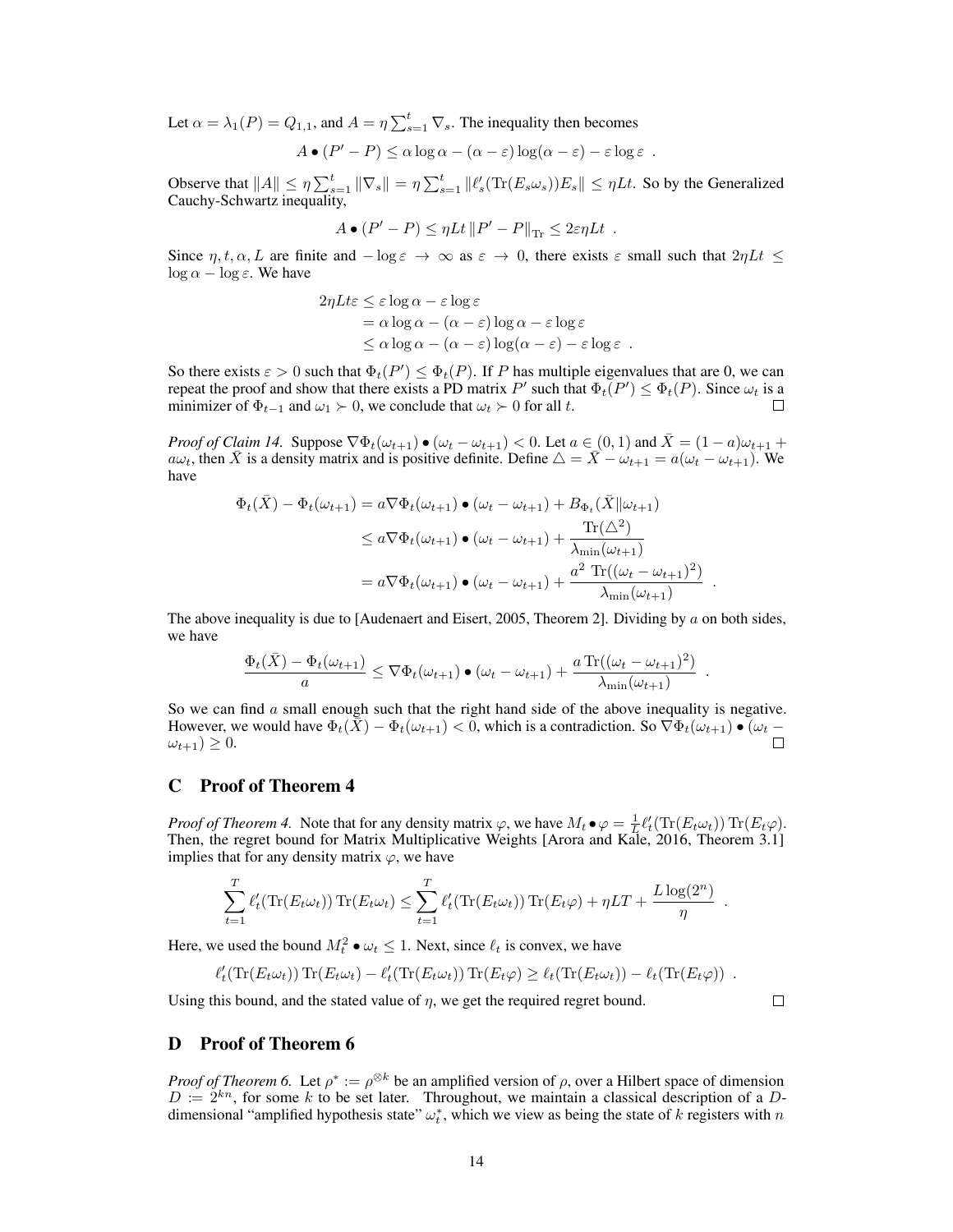qubits each. We ensure that  $\omega_t^*$  is always symmetric under permuting the k registers. Given  $\omega_t^*$ , our actual n-qubit hypothesis state  $\omega_t$  is then obtained by simply tracing out  $k - 1$  of the registers.

Given an amplified hypothesis state  $\omega^*$ , let  $E_t^*$  be a two-outcome measurement that acts on  $\omega^*$  as follows: it applies the measurement  $E_t$  to each of the k registers separately, and accepts if and only if the fraction of measurements that accept equals  $b_t$ , up to an additive error at most  $\varepsilon/2$ .

Here is the learning strategy. Our initial hypothesis,  $\omega_0^* := \mathbb{I}/D$ , is the D-dimensional maximally mixed state, corresponding to  $\omega_0 := \mathbb{I}/2^n$ . (The *maximally mixed state* corresponds to the notion of a uniformly random quantum superposition.) For each  $t \geq 1$ , we are given descriptions of the measurements  $E_1, \ldots, E_t$ , as well as real numbers  $b_1, \ldots, b_t$  in [0, 1], such that  $|b_i - \text{Tr}(E_i \rho)| \leq$  $\varepsilon/3$  for all  $i \in [t]$ . We would like to update our old hypothesis  $\omega_{t-1}^*$  to a new hypothesis  $\omega_t^*$ , ideally such that the difference  $|\text{Tr}(E_{t+1}\omega_t) - \text{Tr}(E_{t+1}\rho)|$  is small. We do so as follows:

- Given  $b_t$ , as well classical descriptions of  $\omega_{t-1}^*$  and  $E_t$ , decide whether  $\text{Tr}(E_t^* \omega_{t-1}^*) \geq$  $1-\frac{\varepsilon}{6}.$
- If yes, then set  $\omega_t^* := \omega_{t-1}^*$  (i.e., we do not change the hypothesis).
- Otherwise, let  $\omega_t^*$  be the state obtained by applying  $E_t^*$  to  $\omega_{t-1}^*$  and postselecting on  $E_t^*$ accepting. In other words,  $\omega_t^* := \mathcal{M}(\omega_{t-1}^*)$ , where  $\mathcal M$  is the operator that postselects on acceptance by  $E_t^*$  (as defined above).

We now analyze this strategy. Call t "good" if  $\text{Tr}\left(E_t^* \omega_{t-1}^*\right) \geq 1 - \frac{\varepsilon}{6}$ , and "bad" otherwise. Below, we show that

- (i) there are at most  $O(\frac{n}{\varepsilon^3} \log \frac{n}{\varepsilon})$  bad t's, and
- (ii) for each good t, we have  $|\text{Tr}(E_t \omega_{t-1}) \text{Tr}(E_t \rho)| \leq \varepsilon$ .

We start with claim (i). Suppose there have been  $\ell$  bad t's, call them  $t(1), \ldots, t(\ell)$ , where  $\ell \leq$  $(n/\varepsilon)^{10}$  (we justify this last assumption later, with room to spare). Then there were  $\ell$  events where we postselected on  $E_t^*$  accepting  $\omega_{t-1}^*$ . We conduct a thought experiment, in which the learning strategy maintains a quantum register initially in the maximally mixed state  $\mathbb{I}/D$ , and applies the postselection operator corresponding to  $E_t^*$  to the quantum register whenever t is bad. Let p be the probability that all  $\ell$  of these postselection events succeed. Then by definition,

$$
p = \text{Tr}\Big(E_{t(1)}^*\omega_{t(1)-1}^*\Big)\cdots\text{Tr}\Big(E_{t(\ell)}^*\omega_{t(\ell)-1}^*\Big) \leq \left(1 - \frac{\varepsilon}{6}\right)^{\ell}.
$$

On the other hand, suppose counterfactually that we had started with the "true" hypothesis,  $\omega_0^*$  :=  $\rho^* = \rho^{\otimes k}$ . In that case, we would have

$$
\text{Tr}\left(E_{t(i)}^*\rho^*\right) = \text{Pr}\left[E_{t(i)} \text{ accepts } \rho \text{ between } \left(b_{t(i)} - \frac{\varepsilon}{2}\right)k \text{ and } \left(b_{t(i)} + \frac{\varepsilon}{2}\right)k \text{ times}\right]
$$
\n
$$
\geq 1 - 2e^{-2k(\varepsilon/6)^2}
$$

for all *i*. Here the second line follows from the condition that  $|\text{Tr}(E_{t(i)}\rho) - b_{t(i)}| \leq \varepsilon/6$ , together with the Hoeffding bound.

We now make the choice  $k := \frac{C}{\varepsilon^2} \log \frac{n}{\varepsilon}$ , for some constant C large enough that

$$
\text{Tr}\left(E_{t(i)}^*\rho^*\right) \ge 1 - \frac{\varepsilon^{10}}{400n^{10}}
$$

for all i. So by Theorem 5, all  $\ell$  postselection events would succeed with probability at least

$$
1 - 2\sqrt{\ell \frac{\varepsilon^{10}}{400n^{10}}} \ge 0.9.
$$

We may write the maximally mixed state,  $\mathbb{I}/D$ , as

$$
\frac{1}{D}\rho^* + \left(1 - \frac{1}{D}\right)\xi \ ,
$$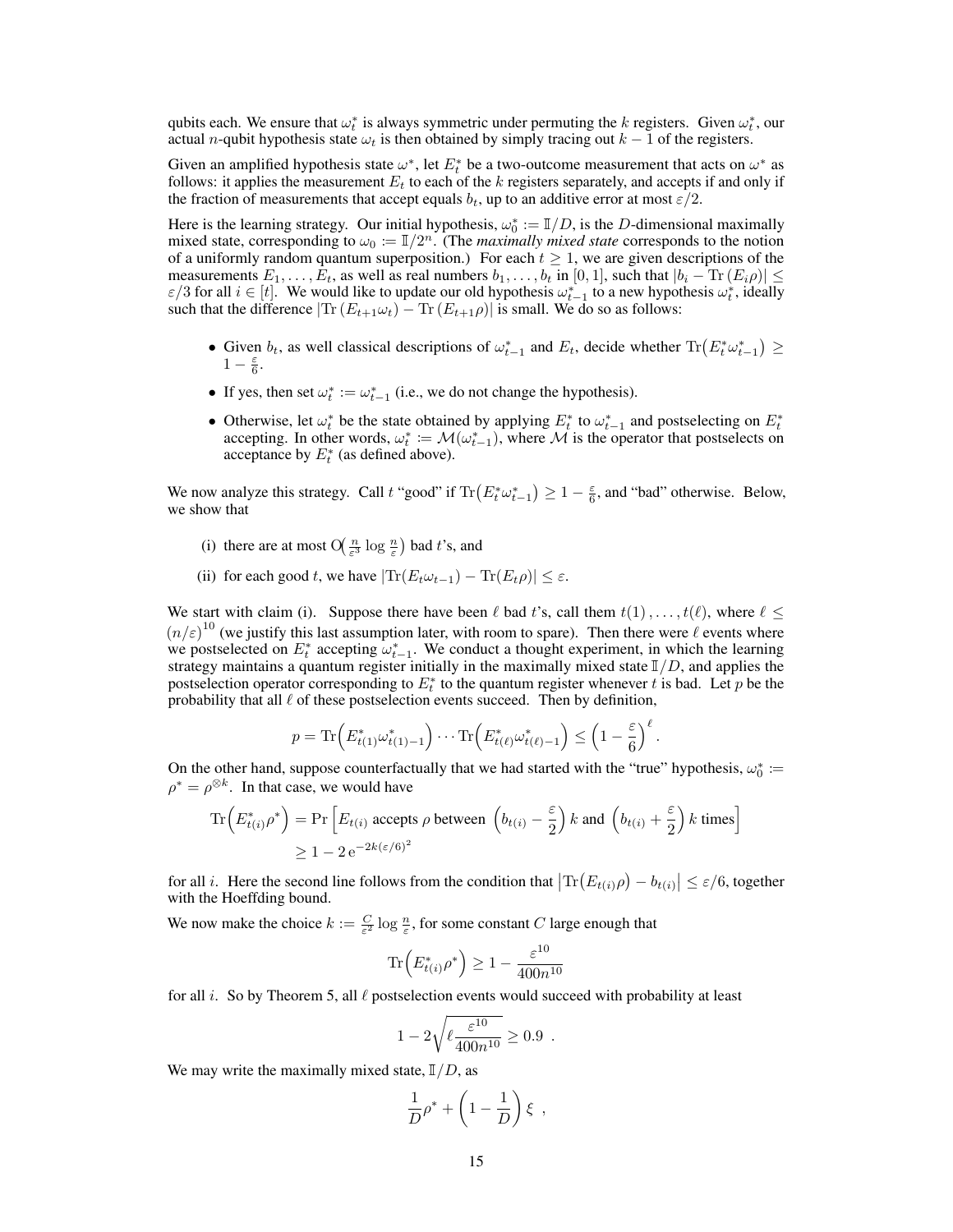for some other mixed state  $\xi$ . For this reason, even when we start with initial hypothesis  $\omega_0^* = \mathbb{I}/D$ , all  $\ell$  postselection events still succeed with probability

$$
p \ge \frac{0.9}{D} .
$$

Combining our upper and lower bounds on  $p$  now yields

$$
\frac{0.9}{2^{kn}} \le \left(1 - \frac{\varepsilon}{6}\right)^{\ell}
$$

or

$$
\ell = \mathcal{O}\left(\frac{kn}{\varepsilon}\right) = \mathcal{O}\left(\frac{n}{\varepsilon^3} \log \frac{n}{\varepsilon}\right),\,
$$

which incidentally justifies our earlier assumption that  $\ell \leq (n/\varepsilon)^{10}$ .

It remains only to prove claim (ii). Suppose that

$$
\text{Tr}\left(E_t^* \omega_{t-1}^*\right) \ge 1 - \frac{\varepsilon}{6} \tag{8}
$$

 $\Box$ 

Imagine measuring k quantum registers prepared in the joint state  $\omega_{t-1}^*$ , by applying  $E_t$  to each register. Since the state  $\omega_{t-1}^*$  is symmetric under permutation of the k registers, we have that  $\text{Tr}(E_t\omega_{t-1})$ , the probability that  $E_t$  accepts the first register, equals the expected fraction of the k registers that  $E_t$ accepts. The bound in Eq. (8) means that, with probability at least  $1 - \frac{\varepsilon}{6}$  over the measurement outcomes, the fraction of registers which  $E_t$  accepts is within  $\pm \varepsilon/2$  of  $b_t$ . The k measurement outcomes are not necessarily independent, but the fraction of registers accepted never differs from  $b_t$ by more than 1. So by the union bound, we have

$$
|\text{Tr}(E_t\omega_{t-1}) - b_t| \leq \frac{\varepsilon}{2} + \frac{\varepsilon}{6} = \frac{2\varepsilon}{3}.
$$

Hence by the triangle inequality,

$$
|\text{Tr}(E_t\omega_{t-1}) - \text{Tr}(E_t\rho)| \leq \frac{2\varepsilon}{3} + |b_t - \text{Tr}(E_t\rho)| \leq \varepsilon ,
$$

as claimed.

#### E Proof of Corollary 7

We begin with a bound for a generalization of "random access coding" (Nayak [1999], Ambainis et al. [2002]) or what is also known as the Index function problem in communication complexity. The generalization was called "serial encoding" by Nayak [1999] and arose in the context of quantum finite automata. The serial encoding problem is also called Augmented Index in the literature on streaming algorithms.

The following theorem places a bound on how few qubits serial encoding may use. In other words, it bounds the number of bits we may encode in an n-qubit quantum state when an arbitrary bit out of the  $n$  may be recovered well via a two-outcome measurement. The bound holds even when the measurement for recovering  $y_i$  may depend adaptively on the previous bits  $y_1y_2 \cdots y_{i-1}$  of y, *which we need not know*.

**Theorem 15** (Nayak [1999]). Let k and n be positive integers. For each k-bit string  $y := y_1 \cdots y_k$ , *let*  $\rho_y$  *be an n*-qubit mixed state such that for each  $i \in \{1, 2, \ldots, k\}$ *, there is a two-outcome measurement* E *that depends only on i and the prefix*  $y_1y_2 \cdots y_{i-1}$ *, and has the following properties* 

- *(i) if*  $y_i = 0$  *then*  $\text{Tr}(E \rho_y) \leq p$ *, and*
- *(ii) if*  $y_i = 1$  *then*  $\text{Tr}(E \rho_u) \geq 1 p$ *,*

*where*  $p \in [0, 1/2]$  *is the error in predicting the bit*  $y_i$  *at vertex* v. (We say  $\rho_y$  "serially encodes" y.) *Then*  $n \geq (1 - H(p))k$ .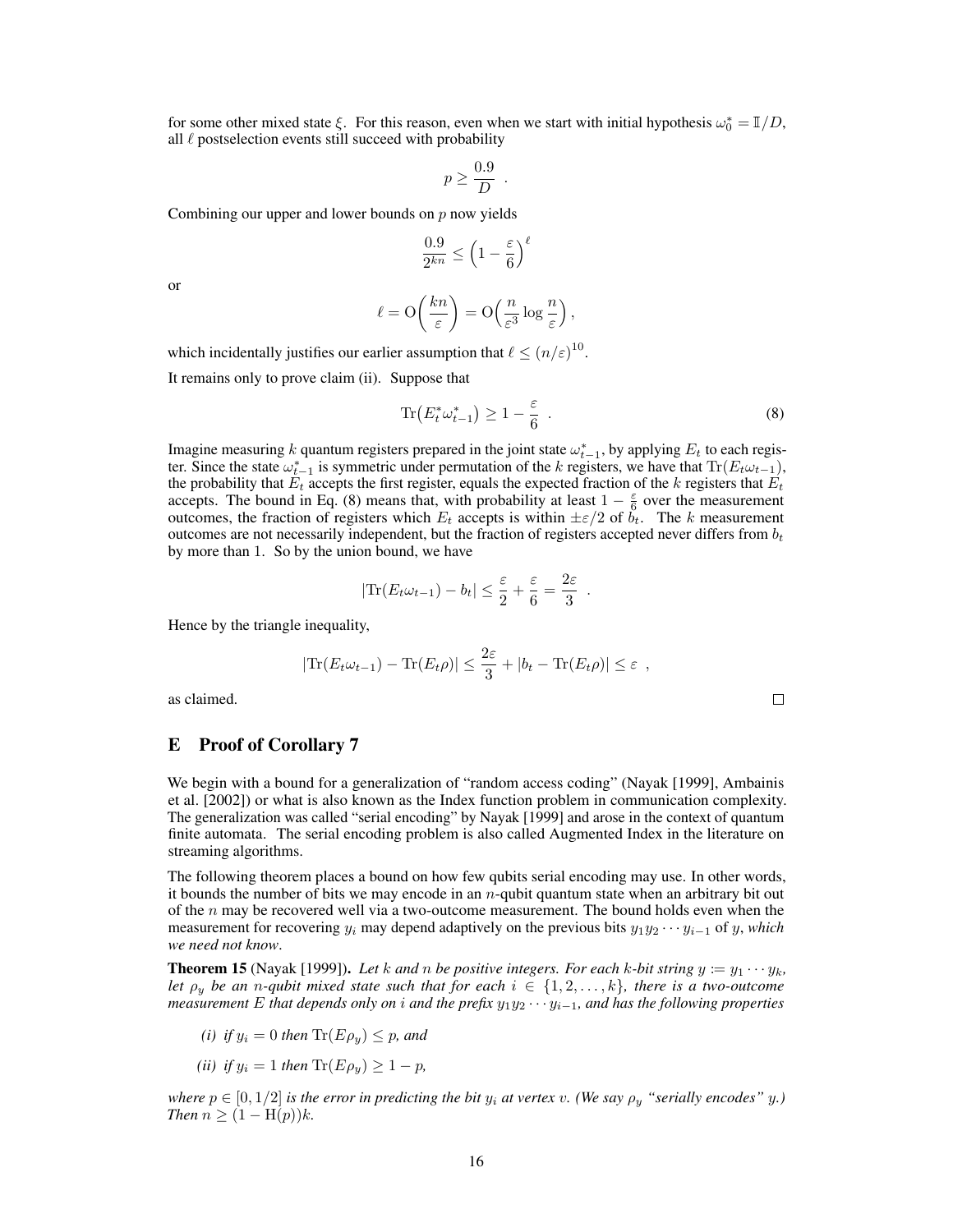In Appendix F, we present a strengthening of this bound when the bits of  $\gamma$  may be only be recovered in an adaptive order that is *a priori* unknown. The stronger bound may be of independent interest.

In the context of online learning, the measurements used in recovering bits from a serial encoding are required to predict the bits with probability bounded away from given "pivot points". Theorem 15 may be specialized to this case as in Corollary 7, which we prove below.

*Proof of Corollary 7.* This is a consequence of Theorem 15, when combined with the following observation. Given the measurement operator E', parameter  $\varepsilon$ , and pivot point  $a_v$  as in the statement of the corollary, we define a new two-outcome measurement  $E$  to be associated with vertex  $v$ :

$$
E = \begin{cases} \frac{E'}{2a_v} & \text{if } a_v \ge \frac{1}{2} \end{cases}
$$
, and 
$$
\frac{1}{2(1-a_v)} (E' + (1-2a_v) \mathbb{I}) \quad \text{if } a_v < \frac{1}{2} \end{cases}
$$
.

The measurement  $E$  may be interpreted as producing a fixed outcome 0 or 1 with some probability depending on  $a_v$ , and applying the given measurement  $E'$  with the remaining probability, so as to translate the pivot point  $a_v$  to  $1/2$ .

We may verify that the operator E satisfies the requirements (i) and (ii) of Theorem 15 with  $p \coloneqq$  $(1 - \varepsilon)/2$ . We therefore conclude that  $n \ge (1 - H((1 - \varepsilon)/2)k)$ . Since  $H(1/2 - \delta) \le 1 - 2\delta^2$ , for  $\delta \in [0, 1/2]$ , we get  $k = O(n/\varepsilon^2)$ .  $\Box$ 

#### F Lower bound on quantum random access codes

Here we present an alternative proof of the linear lower bound on quantum random access codes Nayak [1999], Ambainis et al. [2002]. It goes via the Matrix Multiplicative Weights algorithm, but gives us a slightly weaker dependence on decoding error. We also present an extension of the original bound to more general codes. These may be of independent interest.

**Theorem 16.** Let k and n be positive integers with  $k > n$ . For all k-bit strings  $y = y_1, y_2, \ldots, y_k$ , *let*  $\rho_y$  *be the* n-qubit quantum mixed state that encodes y. Let  $p \in [0, 1/2]$  be an error tolerance  $\emph{parameter.}\emph{ Suppose that there exist measurements } E_1,E_2,\ldots,E_k \emph{ such that for all } y \in \{0,1\}^k \emph{ and }$ *all*  $i \in [k]$ *, we have*  $|\text{Tr}(E_i \rho_y) - y_i|$  ≤ p. Then  $n \ge \frac{(1/2-p)^2}{4(\log 2)}$ *k*.

*Proof.* Run the MMW algorithm described in Section 3.2 with the absolute loss function  $\ell_t(x)$  :=  $|x - y_t|$  for  $t = 1, 2, \ldots, k$  iterations. In iteration t, provide as feedback  $E_t$  and the label  $y_t \in \{0, 1\}$ defined as follows:

$$
y_t = \begin{cases} 0 & \text{if } \text{Tr}(E_t \omega_t) > \frac{1}{2} \\ 1 & \text{if } \text{Tr}(E_t \omega_t) \leq \frac{1}{2} \end{cases}.
$$

Let  $y \in \{0,1\}^k$  be the bit string formed at the end of the process. Then it is easy to check the following two properties by the construction of the labels: for any  $t \in [k]$ , we have

1.  $\ell_t(\omega_t) = |\text{Tr}(E_t \omega_t) - y_t| \ge 1/2$ , and 2.  $\ell_t(\rho_y) = |\text{Tr}(E_t \rho_y) - y_t| \leq p.$ 

By Theorem 4, the MMW algorithm with absolute loss has a regret bound of  $2\sqrt{(\log 2)kn}$ . So the above bounds imply that  $k/2 \leq pk + 2\sqrt{(\log 2)kn}$ , which implies that  $n \geq \frac{(1/2-p)^2}{4 \log 2}k$ .  $\Box$ 

Note that in the above proof, we may allow the measurement in the ith iteration, i.e., the one used to decode the *i*th bit, to depend on the previous bits  $y_1, y_2, \ldots, y_{i-1}$ . Thus, the lower bound also applies to serial encoding.

Next we consider encoding of bit-strings y into quantum states  $\rho<sub>y</sub>$  with a more relaxed notion of decoding. The encoding is such that given the encoding for an unknown string y, *some* bit  $i_1$  of y can be decoded. Given the value  $y_{i_1}$  of of this bit, a new bit  $i_2$  of y can be decoded, and the index  $i_2$ may depend on  $y_{i_1}$ . More generally, given a sequence of bits  $y_{i_1}y_{i_2} \ldots y_{i_j}$  that may be decoded in this manner, a new bit  $i_{j+1}$  of y can be decoded, for any  $j \in \{0, 1, \ldots, k-1\}$ . Here, the index  $i_{j+1}$